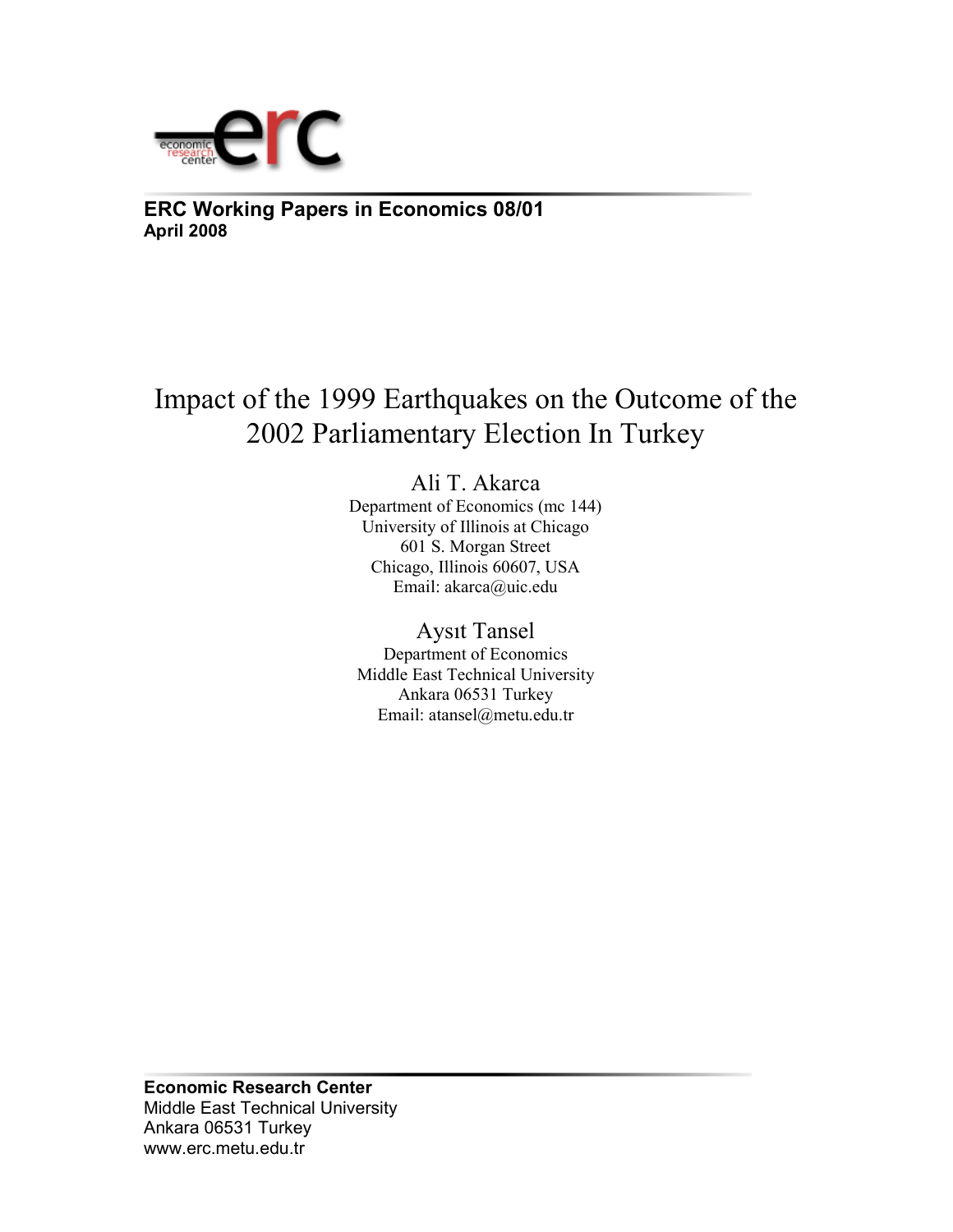## **IMPACT OF THE 1999 EARTHQUAKES ON THE OUTCOME OF THE 2002 PARLIAMENTARY ELECTION IN TURKEY (\*)**

By

**Ali T. Akarca (\*\*)**

Department of Economics (mc 144) University of Illinois at Chicago 601 S. Morgan Street Chicago, Illinois 60607, USA E-mail: akarca@uic.edu Telephone: 1 312 996-1416

and

## **Aysıt Tansel**

Department of Economics Middle East Technical University, 06531 Ankara, Turkey and Institute for the Study of Labor (IZA) P.O. Box 7240, D-53072 Bonn, Germany E-mail: atansel@metu.edu.tr Telephone: 90 312 210-2057

(\*) This work has benefited from a financial grant from the Economic Research Forum within the framework of the Regional Research Competition funded by the Global Development Network. The contents and recommendations do not necessarily reflect the views of the Economic Research Forum. We would like to thank Cengizhan Güder, Mehmet Dikmen and Bülent Özmen for guiding us to the data sources, and to Aydın Bozdemir and Ulvi Askerov for assisting us in gathering and organizing the data. An earlier version of this paper was presented at the  $14<sup>th</sup>$  Annual Conference of the Economic Research Forum held in Cairo, Egypt, in December 2007. We have benefited greatly from the comments we have received from our audience there. The detailed comments and suggestions provided to us by Mustapha Nabli, our discussant, was especially valuable.

(\*\*) Author of contact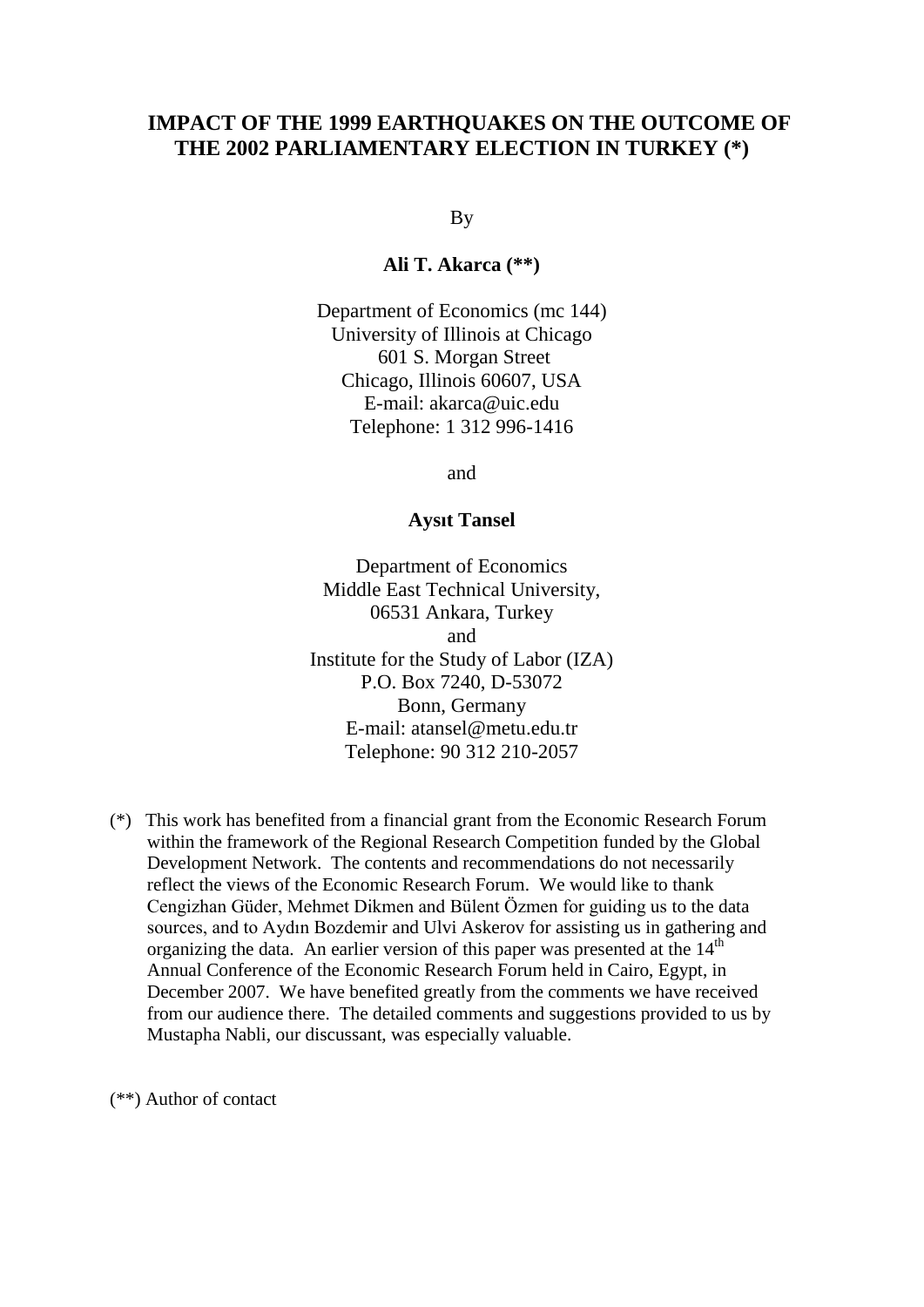## **ABSTRACT**

The two major earthquakes which struck northwestern Turkey in 1999, not only caused enormous amounts of death, destruction and suffering, but also exposed rampant government corruption involving construction and zoning code violations. The incompetence shown by the government in providing relief, the corruption allegations in regards to those efforts, and government's failure to prosecute corrupt officials and businessmen, further angered the public. How voters responded to these in the 2002 parliamentary election is investigated, using cross-provincial data, and controlling for other social, political and economic factors. Our results show that voters held accountable all of the political parties which participated in governments during the last decade or so, and not just the incumbents in 2002. The party in charge of the ministry responsible for earthquake relief, and parties that served longest and controlled more of the city administrations in the quake zone were blamed more. The newly formed Justice and Development Party (AKP) was the beneficiary of the votes lost by these parties. The sensitivity shown by the electorate to real and perceived corruption implies that corruption problem will be tractable in Turkey, and can be reduced through increased transparency and democratization.

Keywords: Turkey; Earthquake; Corruption; Election; Party preference; Turkey

JEL Classifications: D72, D73, Q54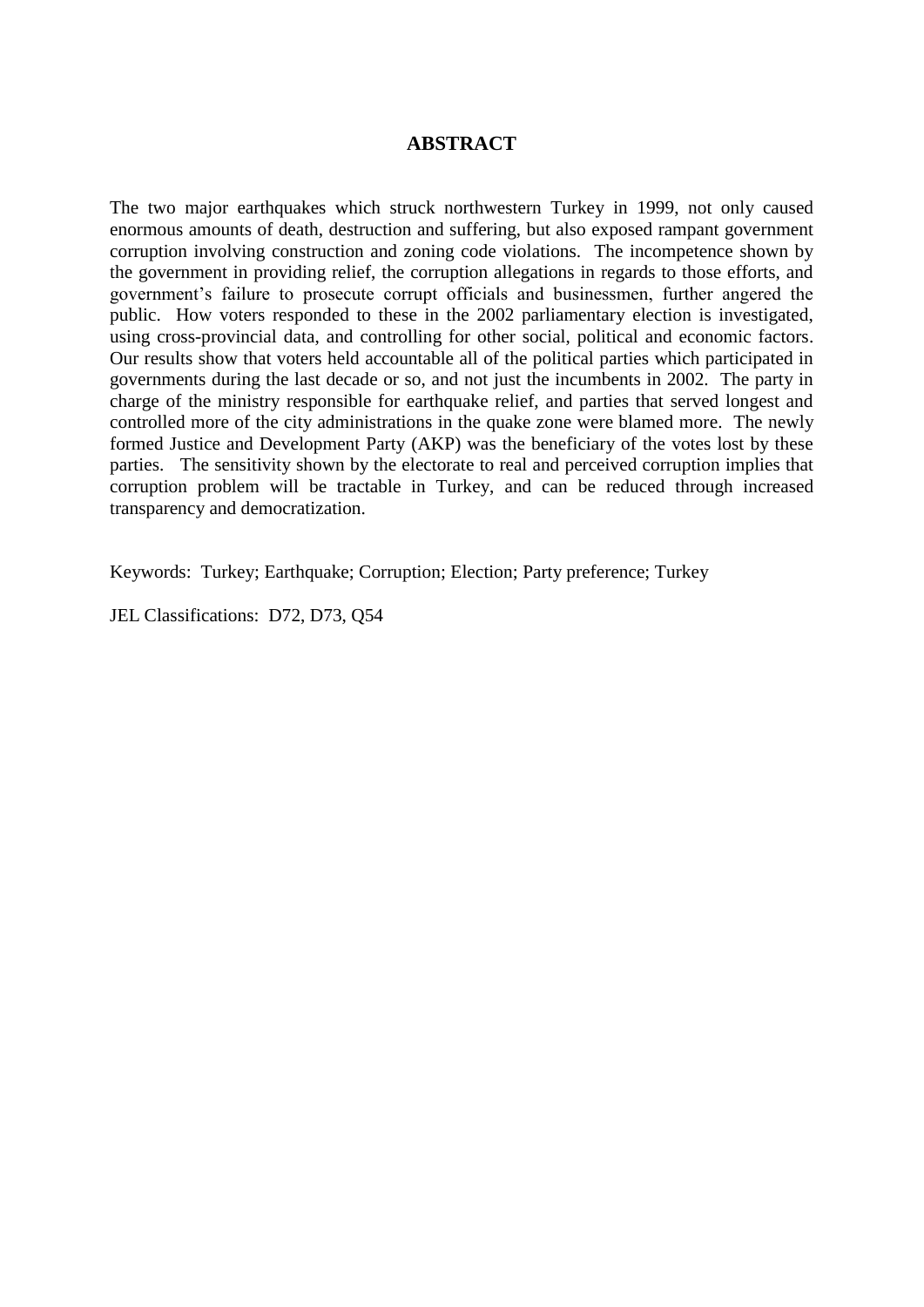## **1. INTRODUCTION**

On 17 August 1999 and 12 November 1999, two major earthquakes, measuring 7.4 and 7.2 on the Richter scale, struck densely populated and heavily industrialized northwestern section of Turkey. These not only caused tens of thousands of deaths and billions of dollars of destruction, but also exposed rampant government corruption involving violation of construction and zoning codes. While a lot of the old buildings remained standing after the quakes, many of the recently constructed ones folded in on themselves due to their unsafe locations and inappropriate design, substandard practices employed in their construction, such as use of concrete prepared with sea sand and insufficient amount of cement and steel bars. What angered the public even more were the government's poor performance in coming to the help of the earthquake survivors, and its failure to prosecute, except for a few scapegoats, the corrupt contractors and government inspectors. News reports on corruption involved in granting contracts for construction of new housing for the quake survivors and other relief related activities further intensified the public outrage.

Green (2005) explains, in detail, how corruption magnified the above disasters in Turkey. Escalares, et al. (2007), who studied 344 major quakes in 42 countries during 1975-2003, found that public sector corruption is positively related to earthquake fatalities in other countries as well.

Our purpose in this paper is to study the response of voters in the 2002 general election, the first one following the 1999 earthquakes, to the above events. First, we would like assess whether the Turkish voters have exhibited any sensitivity to government corruption and incompetence. If they have, we would like gauge how appropriately they have allocated the responsibility for these, among various political parties. In particular, we would like to determine whether the voters held previous governments which were in power when the shoddy buildings were constructed, responsible as well, and whether they distinguished between the parties which controlled municipal administrations in the earthquake zone and those that did not. In Turkey, municipalities issue the permits for constructions and inspect them but they are overseen by the central government. The latter by granting frequent amnesties for improperly and illegally constructed buildings, and the former by providing utilities and other services to them , encourage their spread.

Answers to the above questions will yield useful insights as to how tractable the issue of corruption is in Turkey, and what approaches are likely to be effective in fighting it. Mishra (2005) shows that when corruption is pervasive, it is also likely to be persistent. He points out that when public condones corruption, expected cost of being corrupt (including probability of apprehension and social sanction associated) would be less, leading to more people being corrupt. Then corrupt behavior becomes the equilibrium or the norm. This in turn, would hamper economic progress of the country. Meon and Sekkat (2005), Pellegrini and Gerlagh (2004), Mo (2001), and Mauro (1995) find corruption to lower investment. Countries with high levels of public sector corruption are found to receive less foreign aid, by Alesina and Weder (2002), and less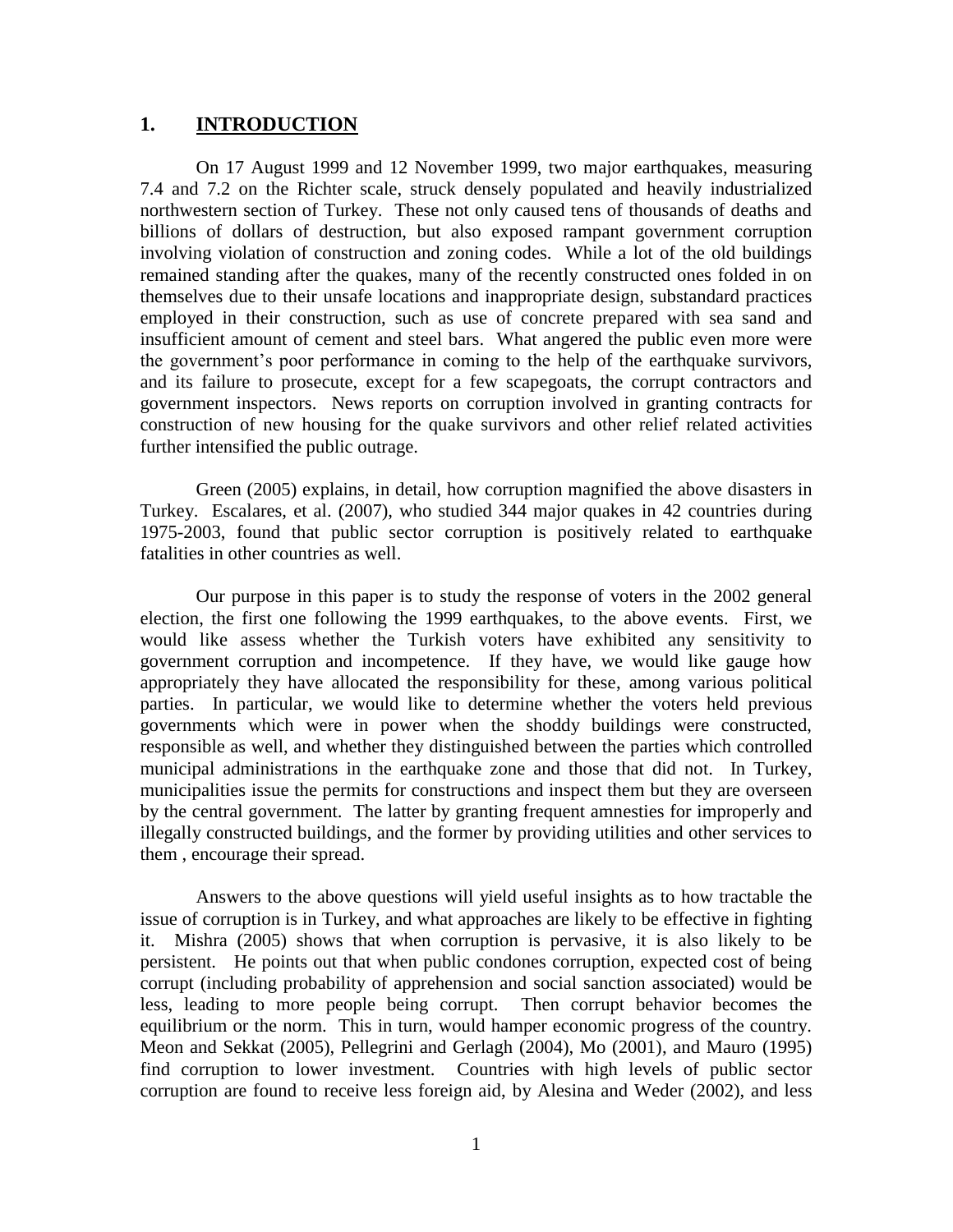foreign direct investment, by Habib and Zurawicki (2002). Tanzi and Davoodi (1997) and Mauro (1997) find that corruption shifts public expenditures from growth-promoting to low-productivity projects. Murphy, et al. (1991, 1993) show that public corruption would drive potential entrepreneurs to rent-seeking activities, or even to becoming corrupt officials themselves, instead of organizing and improving worthwhile production activities. Therefore, we can say that corruption leads to diminished and misallocated resources and thus to low growth.

A secondary aim of our study is to shed some more light on the outcome of the 2002 parliamentary election in Turkey. In that election, the aggregate vote share of the three incumbent parties dropped to 14.7 percent, from 53.4 percent in 1999. Akarca and Tansel (2006) show that the outcome of the 2002 election was an outlier, compared to 24 other elections held in Turkey between 1950 and 2004. They estimate that 24.6 of the 38.7 percentage point drop in the vote share of the incumbent parties can not be explained by the incumbency and economic conditions prevailing at that time. Although many studies cited government's tolerance and even involvement in corruption in general, as a major contributing factor in the outcome of the 2002 election, the role played by the 1999 quakes in galvanizing the public anger is mostly overlooked. To our knowledge, only one study, Özel (2003), mentions the earthquake factor, but does not measure it. We hope to show statistically the relevance of this factor.

## **2. BACKGROUND, METHOD AND DATA**

No data exists on government's response time to the earthquake disasters, on the number of buildings damaged due to substandard construction, and on when these were constructed. Neither is there any information on how many corrupt officials and contractors are let go because only a few of them were even charged. Consequently, it is not possible to measure the impact of government corruption and ineptitude in regards to the 1999 earthquakes, directly. However, in our opinion, whether voters showed any sensitivity to these can be determined indirectly, through the impact of a variable representing the number of residences and businesses which suffered heavy quake damage in a province per 100 people (henceforth referred to as Q), if one is willing to make some reasonable assumptions. It can be presumed that, the whole country followed the news on government corruption and incompetence, including those related to the earthquakes, and factored these in casting their ballots. The coefficient of a party's previous vote share, in a regression relating the party's 2002 vote share to this variable, Q and other control variables, would capture the blame placed on the party nationwide, for its performance on the earthquake and other fronts. The people living in the provinces affected by the earthquakes in question however would be more sensitive to and better informed about the degree of government corruption and incompetence involved and the parties responsible for these. Furthermore, it will be logical to assume that greater is the number of residences and businesses which suffered heavy damage in a province, in other words, the higher is the Q, the greater is the information each voter in that province is exposed to on the level of corruption involved and on the quality of the relief provided by the government. Under these assumptions, and controlling for other factors, the effect of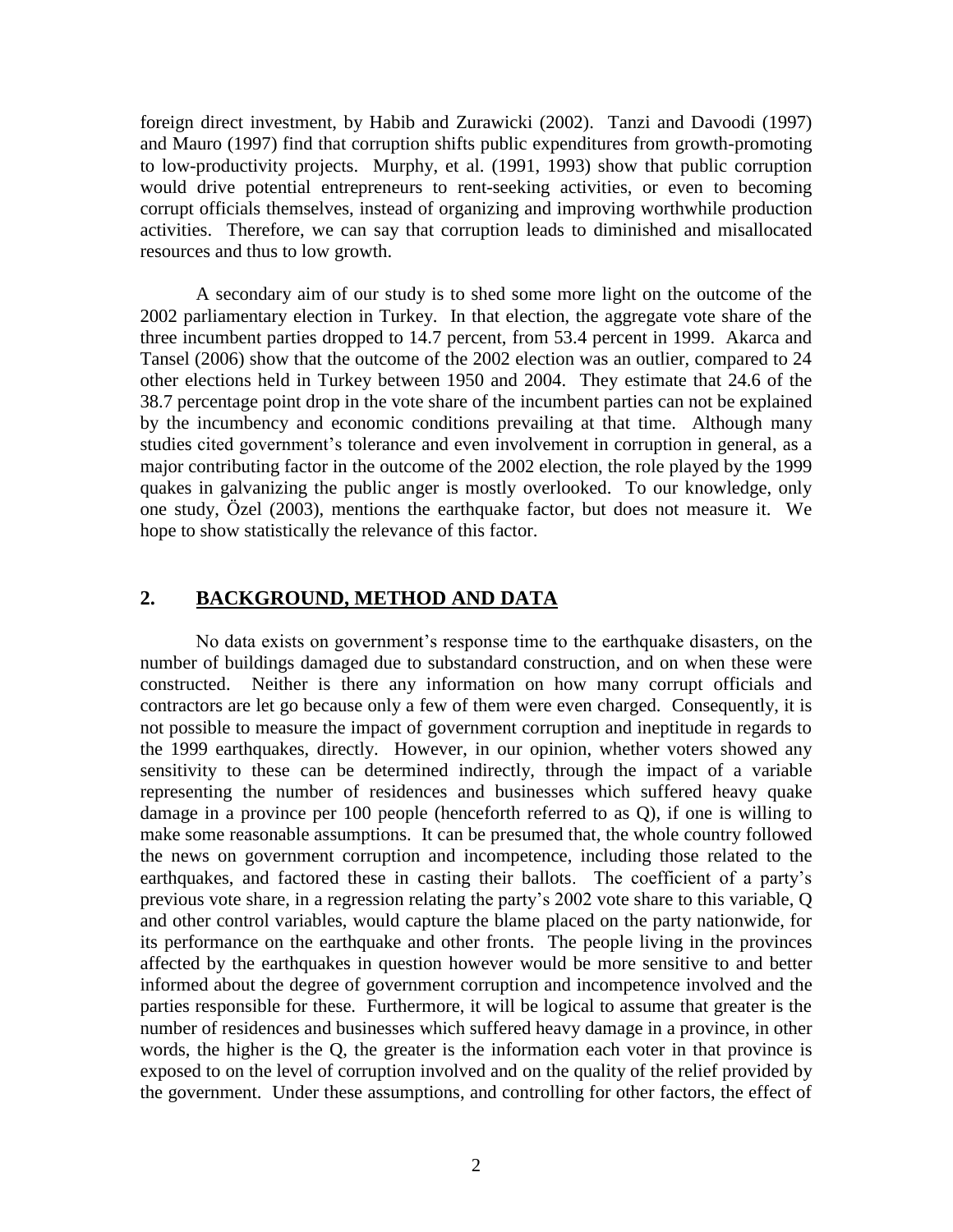Q on each party's vote share in 2002 election can be viewed as the incremental response of the voters who are better informed and more affected by the government corruption and incompetence. Thus the estimated effect of this variable on a party's vote share can give us some clues as to which parties, if any, were held responsible by the voters and to what extent. The nine provinces which suffered heavy property damage in the 1999 earthquakes are listed in table 1. As can be observed from that table, the intensity of the damage varied considerably between the affected provinces. This and the fact that there are many provinces at hand with zero quake damage, provides us with a good data to measure the effect of Q on the vote shares of major political parties which participated in the 2002 election. As can be observed in tables 2, 3, and 4, the date political parties came to power, the time they spent in government (at the helm or as a minor partner), and the proportion of municipal administrations they controlled in the earthquake region, exhibit great variation among parties during the decade preceding the 1999 quakes. This will enable us not only to measure but also to interpret the coefficients of Q in equations relating this variable to the vote shares of the parties.

The Democratic Left Party (DSP), the major incumbent party in 2002, came to power for the first time in June 1997 but got the premiership only seven months before the August 1999 earthquake. The party had only a negligible number of mayors in the quake affected areas, none in the cities which suffered major damage, and none in the provincial centers where the population is concentrated. Thus, any adverse impact of Q on this party's vote share should be considered as the reaction of the voters in the affected areas to government's inefficiency in providing relief and its inability or unwillingness to prosecute corrupt officials and their private sector benefactors, but not to the corruption at the local level, and not to the construction of shoddy buildings.

The second largest incumbent party in 2002, the Nationalist Action Party (MHP), came to power less than three months before the first earthquake in 1999 and after being out of power for two decades. This party controlled almost none of the municipalities in the areas affected by the earthquakes. However, the minister of Public Works and Settlement, which supervises the General Directorate of Disaster Affairs, was from this party. He was accused after the 2002 election by the new government, of cronyism and receiving kickbacks from contracts his ministry granted, in regards to construction of new housing for the earthquake survivors and other relief efforts. Although he was finally found not guilty in 2007 by the Supreme Court, it is not clear if he is vindicated in the public opinion, and of course the verdict was not known at the time of the 2002 election. In fact he was seen as a liability for his party and was forced to resign his post in 2001 by the leader of his party. Eight of his top bureaucrats and forty contractors they have collaborated with have been found guilty in 2008. Therefore any significant negative impact of Q on the Nationalist Action Party's (MHP's) 2002 vote share should be interpreted as a punishment by the quake victims for government incompetence in coming to their aid and for corruption related to the relief efforts, but not for the prequake corruption.

The third incumbent party, the Motherland Party (ANAP), held the premiership of the country in single-party governments between December 1983 and November 1991,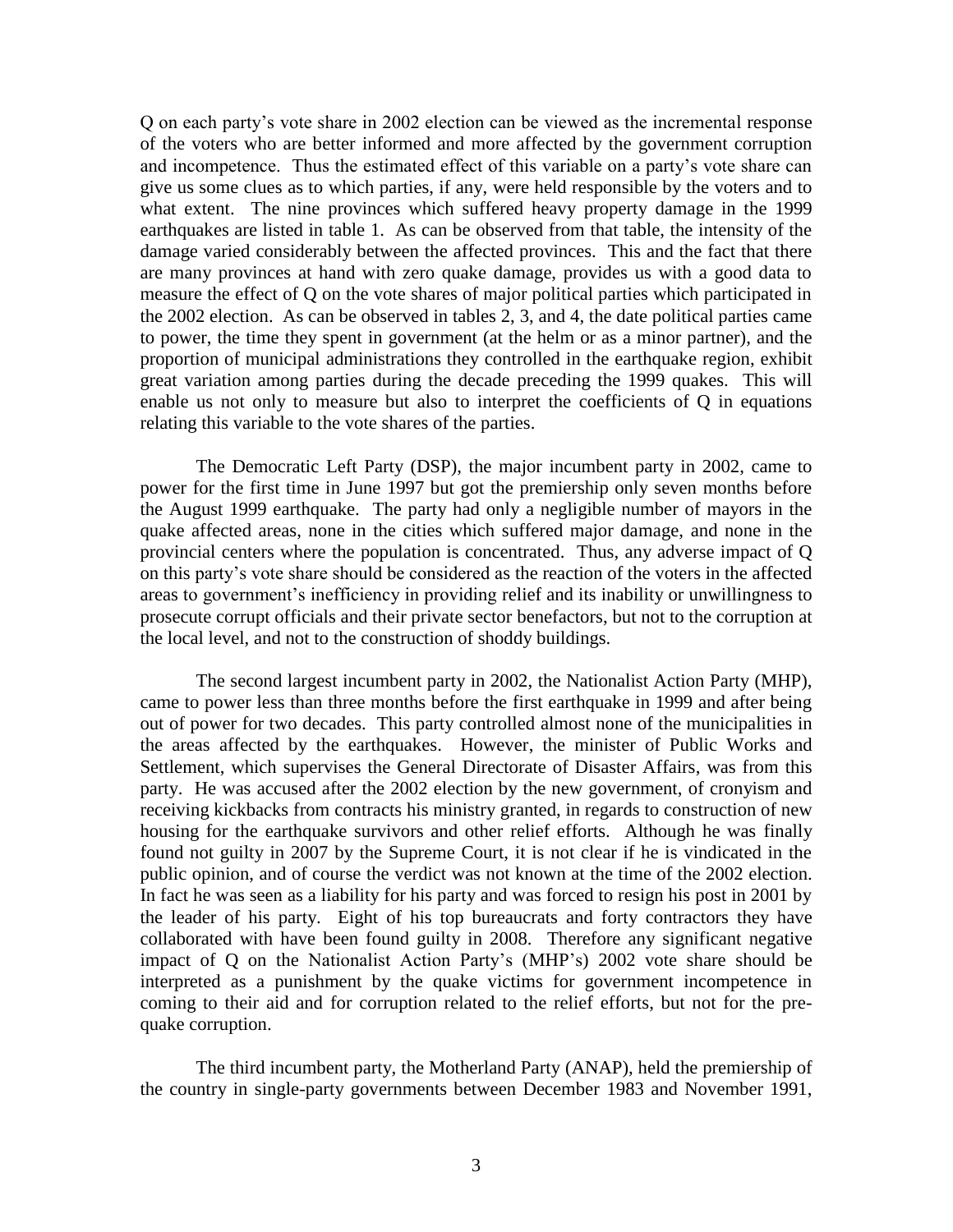and in coalition governments, during the March 1996 – June 1996, and June 1997 – January 1999 periods. The party was a minor partner in the coalition ruling at the time of the 1999 earthquakes. It controlled substantial number of local administrations in the quake region since 1984. Thus an adverse earthquake effect on this party's vote could be due to the performance of its mayors and/or its cabinet members.

The opposition True Path and Republican People's parties (DYP and CHP), shared power during the 1991-1996 period and both had large number of mayors in the provinces affected by the two earthquakes during the decade preceding the quakes. In making this statement, we are treating the Republican People's Party (CHP) and the Social Democratic Populist Party (SHP) as one party. Initially the latter was in the coalition with the True Path Party (DYP) but after its merger with the former, the coalition continued as DYP-CHP government. If the vote shares of these parties are found to be inversely related to Q, it must be taken as an indication of voters holding parties which controlled central and local administrations during the time the shoddy buildings were built.

If the voters are rational, the Young Party (GP) should either not be affected by the earthquake related events, or benefit from them. This party was formed a few months before the 2002 election by a business tycoon who had no prior political experience.

The Justice and Development Party (AKP) is one of the two parties formed in the second half of 2001 by the members of the Virtue Party (FP) after the dissolution of the latter by the Constitutional Court on grounds that it advocated religion based regime in violation of the constitution. The Virtue Party (FP) itself was formed by the leaders and rank and file of the Welfare Party (RP) which was closed by the Constitutional Court on the same grounds used against the Virtue Party. While Welfare Party (RP) held power only for a year from mid 1996 to mid 1997, many of the mayors in the provinces affected by the 1999 quakes were members of this party since 1994. The Justice and Development Party (AKP) disavowed the anti-Western and pro-Islamist positions of the Virtue and Welfare parties (FP and RP)) and rejected being a continuation of these. The Felicity Party (SP), the other party that emerged from the ashes of the Virtue Party, on the other hand, towed the old party line and received very few votes in 2002. Whether the Justice and Development Party (AKP) is a continuation of the Virtue and Welfare parties (FP and RP) is a contentious issue in Turkey. If this party turns out to have benefited from the government's handling of the earthquake related issues, that would imply that either it was not perceived as a continuation of the Welfare and Virtue parties (RP and FP) or that the mayors of the latter which later joined the Justice and Development Party (AKP) are viewed by the public as not being corrupt. On the other hand, a negative coefficient for Q, for this party, would mean that it is being punished for the sins of the Welfare and Virtue parties (FP and RP) at the local level.

The Motherland party (ANAP) served in the central government longer than the True Path Party (DYP), and the True Path Party (DYP) longer than the Republican People's Party / Social Democratic Populist Party (CHP/SHP). As can be seen from Table 4 however, the Republican People's Party / Social Democratic Populist Party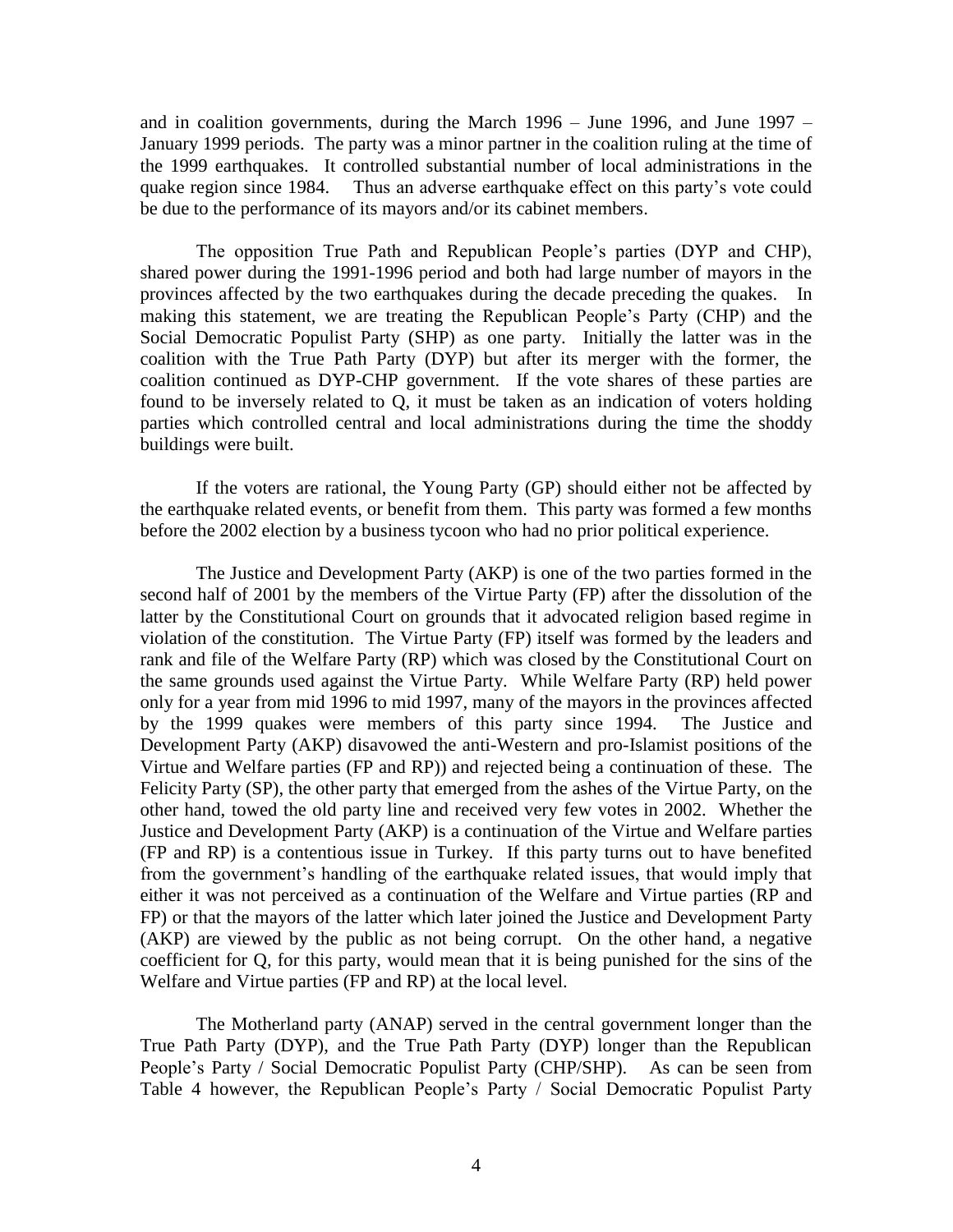(CHP/SHP) had more mayors in the population centers which suffered major earthquake damage, than the other two parties mentioned, during 1989-1994, and about the same number as them during 1994-1999. The True Path Party (DYP) appears to have controlled slightly more mayors in these cities in both periods in question, than the Motherland Party (ANAP). Thus the differences in the estimated coefficients of the Q variable in various party equations will allow us to determine whether the electorate blamed the parties which controlled more of the city administrations, more. For example if the Republican People's Party (CHP) is found to be affected more than the other two parties, despite serving a shorter time in central government, it can be attributed to its performance at the local level.

To measure the impact of Q on vote shares of various parties, we estimated vote equations for each of the major political parties which participated in the 2002 parliamentary election. These equations included other independent variables as well, to control for the effects of other factors. We fitted these equations to cross-provincial data, utilizing the Seemingly Unrelated Regressions procedure of Zellner (1962). This procedure estimates the parameters more efficiently by taking into account the correlations between the residuals of different vote equations. We dropped from our sample, provinces in which the Kurdish-nationalist Democratic People's Party (DEHAP) has received more than 10 percent of the vote in 2002. This eliminated 17 of the 81 provinces, all from eastern and south eastern sections of the country. These are listed in the notes of Table 5. The behavior of voters in these provinces is considerably different than in the rest of the country. It is largely ethnic based and is affected a lot by the terror activities in this region and the government's response to them. Akarca (2008) contrasts the voting patterns in this region with the pattern in the remaining 64 provinces. It should be noted that only 9.1 percent of the registered voters in 2002 resided in the provinces excluded. The 2002 vote shares of the political parties considered sum to 88.2 percent of the votes cast in the provinces included in our sample and 85.2 percent of the votes cast nationwide. Thus there was no need to restrict the sum of dependent variables to 100 percent.

One of the important factors that needed to be controlled for, in measuring the impact of Q, was the unprecedented amount of inter-party vote shifts that had occurred across the country between 1999 and 2002. During that period, the three incumbent parties, the Democratic Left Party (DSP), the Nationalist Action Party (MHP) and the Motherland Party (ANAP), experienced a 38.7 percentage point drop in their aggregate vote share. In addition, the opposition True Path Party (DYP) lost 2.5 percentage points of its vote share. Furthermore, after the closing of the main opposition Virtue Party (FP), 15.4 percent of the electorate which voted for it in 1999 had to choose another party in 2002. In short, more than half of the voters switched parties between the 1999 and 2002 elections. Consequently in each party's vote equation, the 1999 vote shares of other parties were included beside its own. Akarca (2008), who studied the vote movements between the 1999 and 2002 elections in detail, showed that the vote shifts which occurred were essentially from the Virtue, Nationalist Action, Motherland and True Path parties (FP, MHP, ANAP and DYP) to the Justice and Development Party (AKP), from the Democratic Left Party (DSP) to the Republican People's and Young parties (CHP and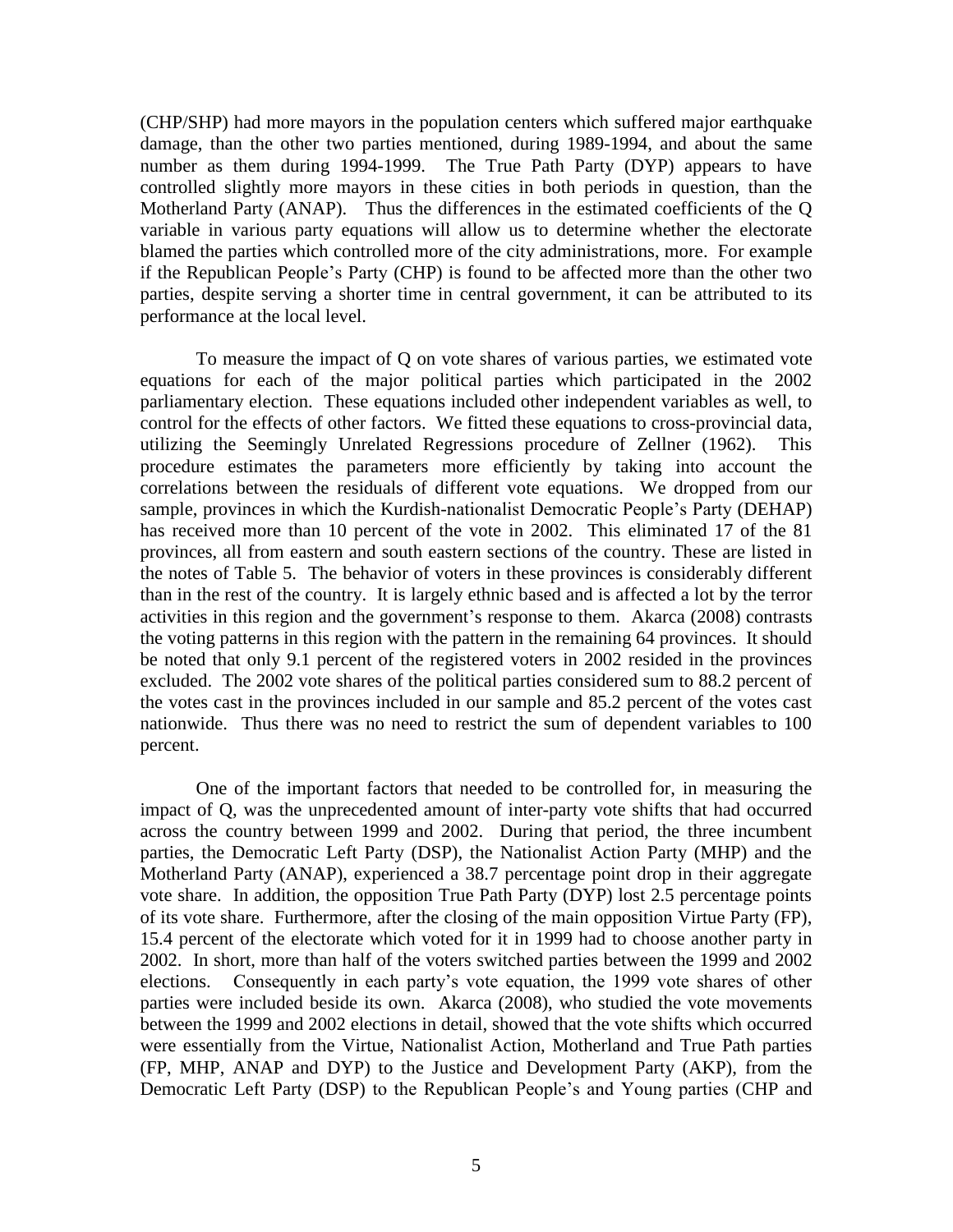GP), and from the Democratic Left, Nationalist Action and Motherland parties (DSP, MHP and ANAP) to the True Path Party (DYP). Thus the 1999 vote shares included in the Democratic Left Party (DSP), Nationalist Action Party (MHP) and Motherland Party (ANAP) were their own only, and in the Young Party (GP) equation that of the Democratic Party (DSP) only. The Justice and Development Party (AKP) equation on the other hand included the 1999 vote shares of the Virtue Party (FP), Nationalist Action Party (MHP), Motherland Party (ANAP), and the True Path Party (DYP). The True Path Party (DYP) equation included, besides its own, the 1999 vote shares of the Democratic Left Party (DSP), Nationalist Action Party (MHP), and the Motherland Party (ANAP) as well. The Republican People's Party (CHP) equation included, besides its own lagged vote share, the vote share of the Democratic Left Party (DSP) in the previous election.

As shown in Akarca (2008) and Akarca and Tansel (2007), the vote shares of parties in a province depend also on the socioeconomic characteristics of the population living in that province. For that reason, we included in each vote equation, mean years of schooling for population over age of 6, the urbanization rate, and the proportion of women in non-agricultural employment as well, as independent variables.

Finally, dummy variables are considered for the following provinces, as is done in Akarca (2008): Bayburt, Kilis, Malatya, Osmaniye, Rize, Sakarya, Bartın, and Yalova. In the first two of these, independent candidates received considerable amount of votes. In the first one, in addition, the Felicity Party (SP) made an unusually strong showing, receiving a vote share which was almost five times its national share of 2.5 percent. In the third one, the votes which went to an independent candidate in 1999 returned to one of the political parties. Osmaniye, Rize and Sakarya are the home provinces of the leaders of the Nationalist Action Party (MHP), the Motherland Party (ANAP) and the Young Party (GP), respectively. Their favorite son candidacies in these provinces brought to their parties extra votes. Other party leaders did not have a strong identification with any particular province. The dummy variables for Bartin and Yalova are included because these observations constitute outliers. Even though the Nationalist Action party lost votes between 1999 and 2002 in every other province, its vote share in Bartın and Yalova increased. Although substantial amount votes went to an independent candidate in Elazığ and to a minor regional party in Sivas, no dummy variables were considered for these provinces because that was the case in 1999 as well. The equations are first estimated including all of the dummy variables. Then they are re-estimated after dropping from each equation the dummy variables with parameters exhibiting less than 5 percent significance (in a one-tail test) unless their absolute values were larger than 5. For brevity only the final regressions are presented.

## **3. EMPIRICAL RESULTS**

Regressions relating 2002 vote shares of major political parties to the variables mentioned in the previous section are presented in table 5. We will comment here only on the results pertaining to the 1999 earthquakes. Other inferences that can be drawn are discussed in Akarca (2008) and are outside the scope of the present paper.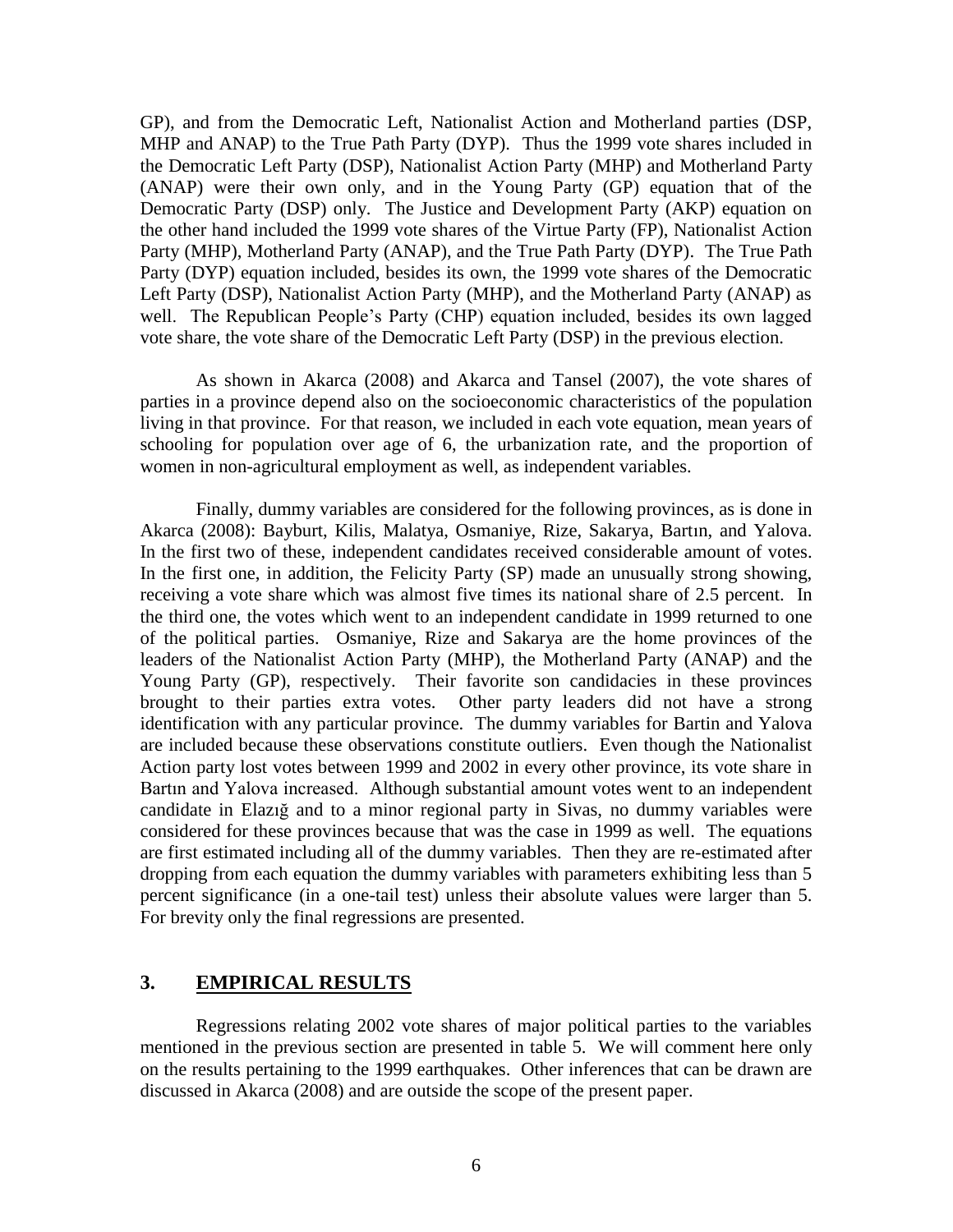In Table 5, the 2002 vote shares of the Justice and Development Party (AKP), the Republican People's Party (CHP), the Young Party (GP), the Democratic Left Party (DSP), the Nationalist Action Party (MHP), the Motherland Party (ANAP), and the True Path Party (DYP) are represented by the symbols: AKP02, CHP02, GP02, DSP02, MHP02, ANAP02 and DYP02, respectively. The 1999 vote shares of the Virtue Party (FP), the Republican People's Party (CHP), the Democratic Left Party (DSP), the Nationalist Action Party (MHP), the Motherland Party (ANAP) and the True Path Party (DYP) are represented by the symbols: FP99, CHP99, DSP99, MHP99, ANAP99 and DYP99, respectively. The symbols S, U, and W are used to represent the mean years of schooling, the urbanization rate, and the proportion of women in non-agricultural employment, respectively. Q stands for the number of residences and businesses which suffered heavy damage in the 1999 earthquakes, per hundred people. Province names are used to represent the dummy variables, which take the value of one for the named province and zero for all others.

The estimated coefficients reported in the table show that there was a general shift in votes, from the extreme right Nationalist Action Party (MHP) and the center right Motherland and True Path parties (ANAP and DYP) towards the Justice and Development Party (AKP). This was even more pronounced in provinces which suffered heavy earthquake damage. In the latter provinces votes shifted towards the Justice and Development Party (AKP) also from the center left Republican People's and Democratic Left parties (CHP and DSP). It appears that the Justice and Development Party (AKP) was either not seen by voters as the continuation of the Welfare and Virtue parties (RP and FP), or that the mayors of the latter were not seen as corrupt. All three of the incumbent parties suffered vote losses in the quake zone that varied with the level of per capita damage encountered. The Nationalist Action Party (MHP) paid the highest price. The Democratic Left Party (DSP), the party of the prime minister, was affected also but only slightly. It appears that voters held the party in charge of the ministry responsible for earthquake relief especially accountable for the incompetence and corruption exhibited after the earthquakes. The fact that the Motherland Party (ANAP) was affected more than the Democratic Left Party (DSP), despite being a minor partner in the ruling coalition, indicates that voters blamed the parties which participated in the central and local administrations in the past as well. This conclusion is reinforced by the fact that the adverse impacts of the variable Q on the opposition Republican People's and the True Path parties (CHP and DYP) were much larger than that on the incumbent Democratic Left and Motherland parties (DSP and ANAP). The fact that the adverse impact on the Republican People's Party (CHP) was 63 percent higher than that on the True Path Party (DYP) which served in the previous central governments longer, shows that control of city administrations mattered as well. As we had mentioned above, the mayors serving in the quake-effected area who were affiliated with the former party were more than those affiliated with the latter. This was true even more so in the heavily populated provincial centers. Because there are no parties which controlled local governments but not served in central government, we are unable to assess relative blame placed by voters on the central and local governments. A survey conducted by Adaman and Çarkoğlu (2001) however show that, in general, urban dwellers in Turkey, perceive central and local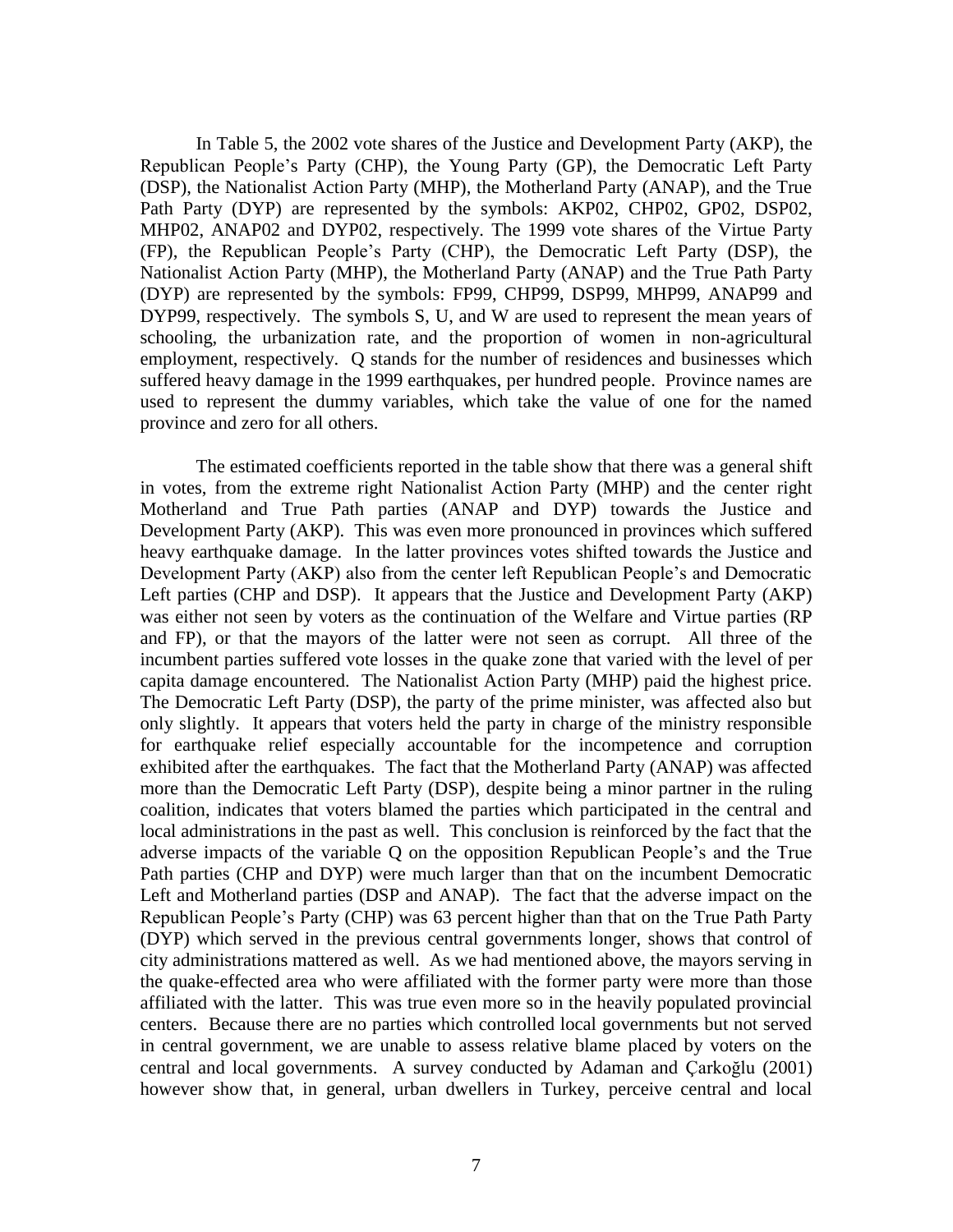governments to be both corrupt but the central government to be more corrupt. Our results here do not contradict that.

For the three incumbent parties, the Democratic Left Party (DSP), the Nationalist Action Party (MHP) and the Motherland Party (ANAP), the estimated coefficients of their own lagged vote variables imply that in a typical province they have lost almost all, two-thirds, and four-fifths, of their 1999 votes, respectively, controlling for other factors. These are far more than the usual amounts of erosion that can be expected in the vote shares of incumbent parties due controversial decisions they make while in office and due to voter efforts to create checks and balances against their power. The depreciation in the political capitals of the ruling parties implied by these figures is substantially higher than what Akarca and Tansel (2007) found for the period 1991-1995, for example. These losses no doubt reflect partially the disappointment of their supporters all over the country with the way they have responded to the earthquakes and with their failure to stop or prosecute the people involved in earthquake related corruption. These parties were tainted by some non-earthquake related corruption as well. In fact, some of their leaders and cabinet members were prosecuted later for personal involvement in a variety of corruption cases. The prime minister's old age, his refusal to relinquish his power even temporarily despite his severe illness, and his self-publicized rift with the president which shattered public confidence in his government also contributed to the vote loss of incumbent parties. The coefficients of the Q variable should be interpreted as an addition to these in the provinces affected by the earthquakes directly.

An analysis of the coefficients of the dummy variables reveal that votes gained by the Justice and Development Party (AKP) in Sakarya, due to quake related events, were largely offset by the votes it lost to Young Party (GP), the leader of which ran in the province as a favorite son. In Yalova, vote shares of the Nationalist Action Party (MHP) and the Republican People's Party (CHP) were unusually high and that of the Justice and Development Party (AKP) unusually low, due to special local circumstances. The Justice and Development Party's (AKP's) gain and the Republican People's Party's (CHP's) loss in this province due to quake related events were almost exactly offset by other factors working in the opposite direction. In the case of the Nationalist Action Party (MHP), the impact of other factors working in favor of the party in Yalova was about twice as much as the adverse effects of the quake related factors.

## **4. CONCLUSIONS**

Our findings suggest that, in casting their ballots in 2002, the Turkish voters have taken into account the performance of all governments that contributed to the magnification of the earthquake disasters. Not just the incumbent parties at the time of the earthquakes but others which were in power when the substandard buildings were built were also held accountable. Each and every party which ruled during the 1983 - 1999 period was adversely affected by the earthquake damage. The votes lost by these parties went to the Justice and Development Party (AKP). The Turkish voters appear to have allocated the blame rationally, taking into consideration the division of labor in the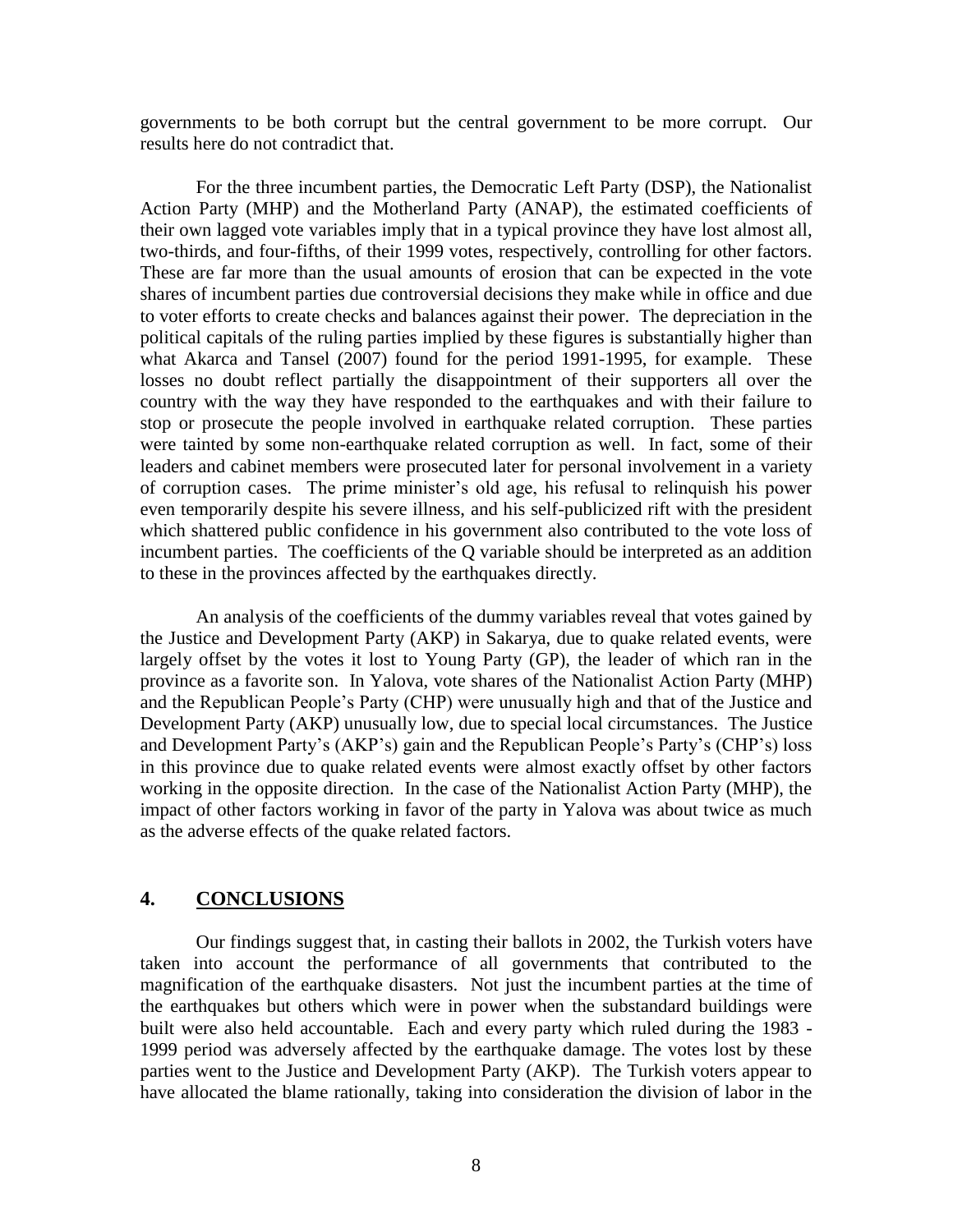central government, and the relative influence the parties had on local administrations. When they are made aware of public corruption, Turkish voters seem to be willing to use their electoral powers to vote out the politicians who participated in it or allowed it to happen. New earthquake related laws and regulations enacted, disaster relief agencies reorganized, and the cabinet members and high level bureaucrats tried for corruption, after the 2002 election, show that the Turkish politicians realize this and are responding accordingly. This implies that corruption does not have to be a persistent problem in Turkey and can be reduced through increased transparency and democracy.

## **5. REFERENCES**

Adaman, F. and Çarkoğlu, A. (2001). Perceptions of central and local governments' engagement in corruptive activities: The case of Turkey. *Economic Research Forum (ERF) Working Paper,* No. 0103.

Akarca, A. (2008). Inter-party vote movements in Turkey between 1999 and 2002: A statistical analysis using cross-provincial election data. Unpublished manuscript.

Akarca, A. T. and Tansel, A. (2007). Social and economic determinants of Turkish voter choice in the 1995 parliamentary election. *Electoral Studies* 26, 633-647.

Akarca, A. T. and Tansel, A. (2006). Economic performance and political outcomes: An analysis of the Turkish parliamentary and local election results between 1950 and 2004. *Public Choice* 129, 77-105.

Alesina, A and Weder, B. (2002). Do corrupt governments receive less foreign aid? *American Economic Review* 92, 1126-1137.

Escalares, M., Anbarci, N. and Register C. A. (2007). Public sector corruption and major earthquakes: A potential deadly interaction. *Public Choice* 132, 209-230.

Green, P. (2005). Disaster by design: Corruption, construction and catastrophe. *British Journal of Criminology* 45, 528-546.

Habib, M. and Zurawicki, L. (2002). Corruption and direct foreign investment. *Journal of International Business Studies* 33, 291-307.

Mauro, P. (1997). The effects of corruption on growth, investment and government expenditure: A cross-country analysis. In Corruption and global economy ed., K. A. Elliot, Washington, D.C: Institute for International Economics.

Mauro, P. (1995). Corruption and growth. *Quarterly Journal of Economics* 110, 681-712.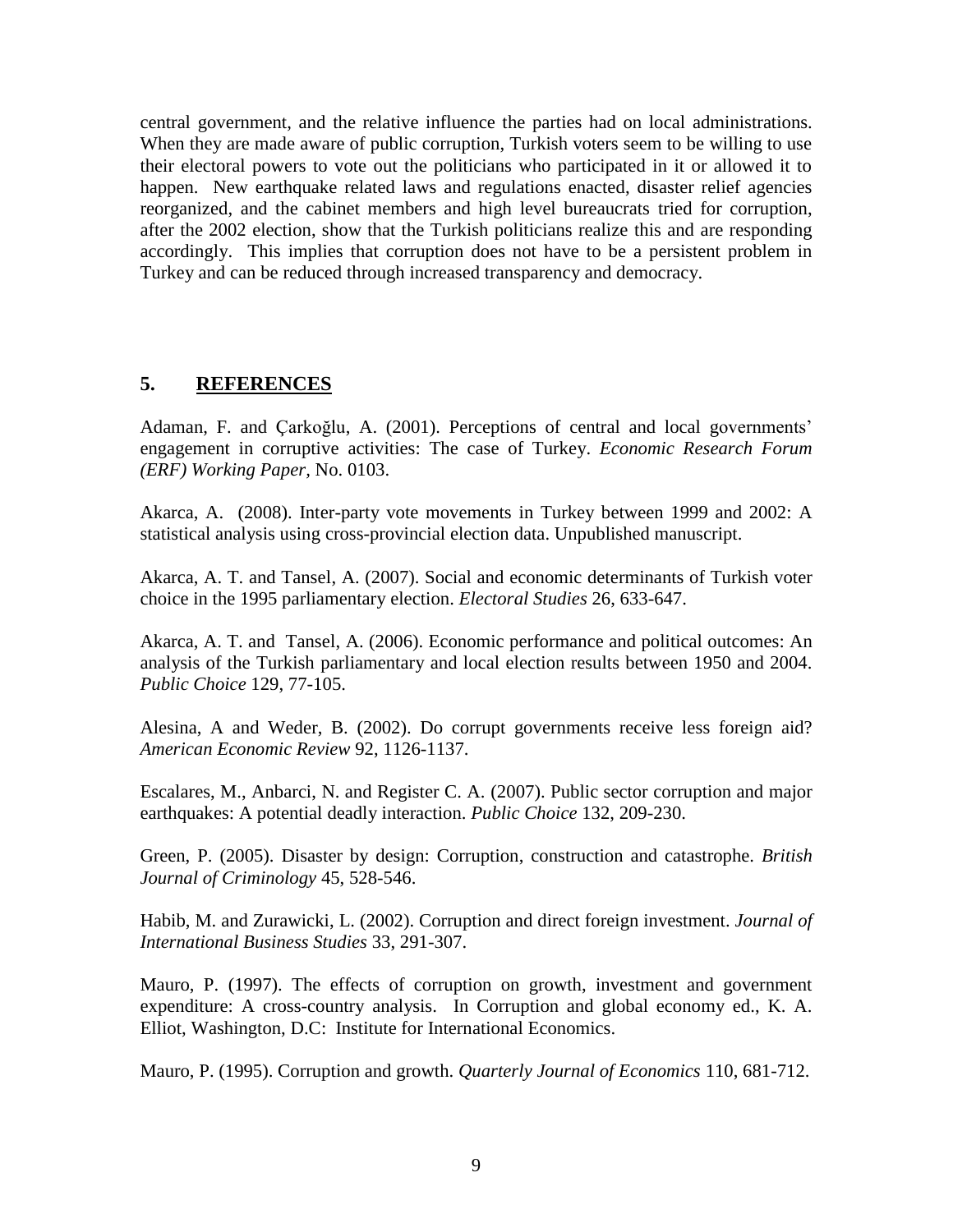Meon, P. and Sekkat, K. (2005). Does corruption grease or sand the wheels of growth. *Public Choice* 122, 69-97.

Mishra, A. (2005). Persistence of corruption: Some theoretical perspectives. *World Development* 34, 349-358.

Mo, P. (2001). Corruption and economic growth. *Journal of Comparative Economics* 29, 66-79.

Murphy, K., Shleifer, A. and Vishny, R. (1993). Why is rent-seeking so costly to growth? *American Economic Review* 83, 409-414.

Murphy, K., Shleifer, A. and Vishny, R. (1991). The allocation of talent: Implications for growth. *Quarterly Journal of Economics* 106, 503-530.

Özel, S. (2003). Turkey at the polls: After the tsunami. *Journal of Democracy* 14, 80-94.

Pellegrini, L. and Gerlagh, R. (2004). Corruption effects on growth and its transmission channels. *Kyklos* 57, 429-456.

Tanzi, V. and Davoodi, H. (1997). Corruption, public investment and growth. IMF Working Paper No. 97/139.

Zellner, A. (1962). An efficient method of estimating seemingly unrelated regressions and tests for aggregation bias. *Journal of the American Statistical Association* 57, 348- 368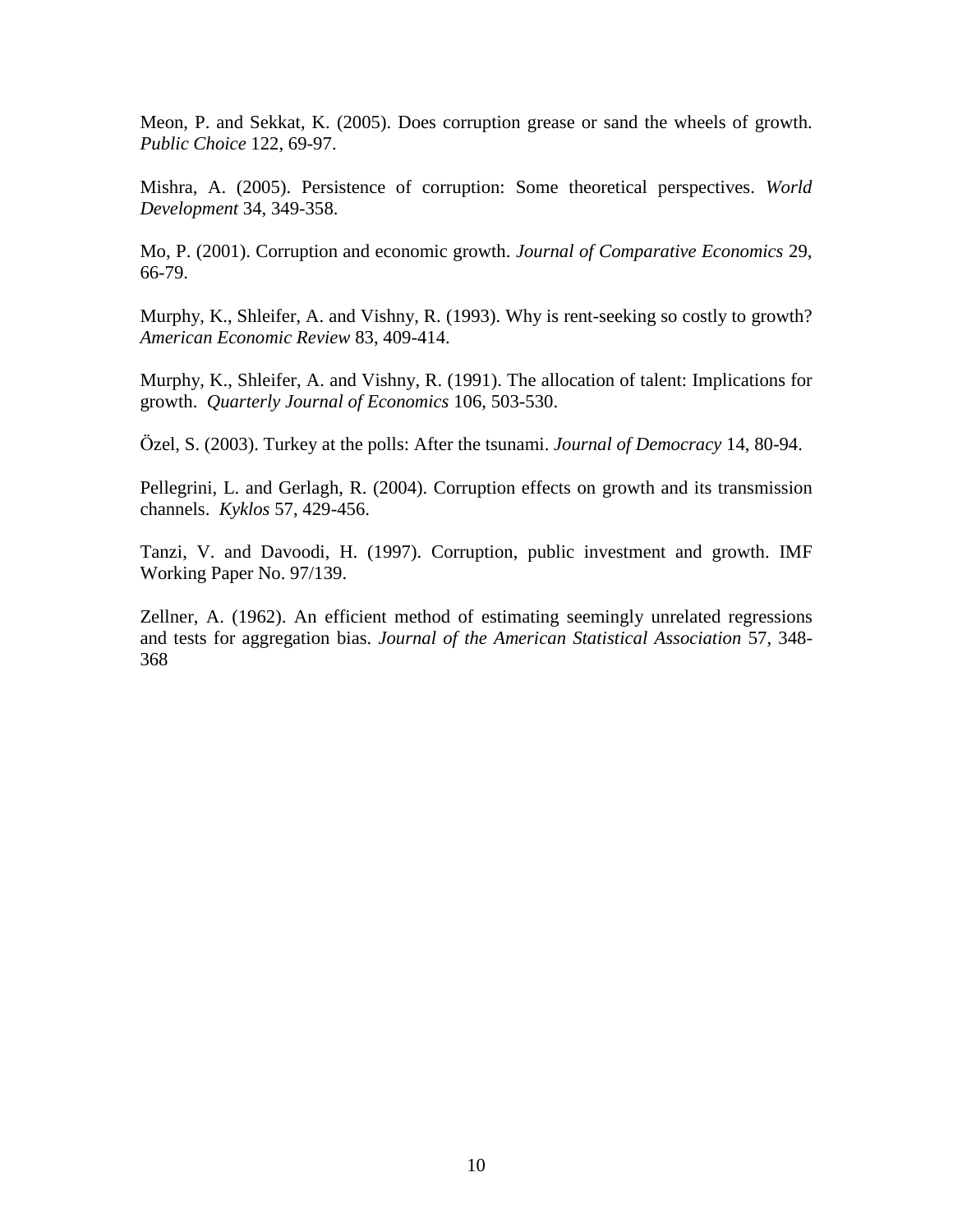**Table 1 Number of residences and businesses which suffered heavy damage in the 1999 earthquakes <sup>a</sup>**

| <b>PROVINCES</b> | <b>QUANTITY</b> | <b>QUANTITY PER</b><br>100 PEOPLE |  |
|------------------|-----------------|-----------------------------------|--|
| Bolu             | 2750            | 1.0161                            |  |
| <b>Bursa</b>     | 128             | 0.0060                            |  |
| Düzce            | 15134           | 4.8157                            |  |
| Eskişehir        | 111             | 0.0157                            |  |
| İstanbul         | 3306            | 0.0330                            |  |
| Kocaeli          | 41041           | 3.4028                            |  |
| Sakarya          | 29701           | 3.9278                            |  |
| Yalova           | 14473           | 8.5846                            |  |
| Zonguldak        | 114             | 0.0185                            |  |

Table 1 notes:

Source:

 Figures on the first column are provided by the General Directorate of Disaster Affairs (Ministry of Public Works and Settlement, the Republic of Turkey) and reflects the most recent revision dated 22 April 2003. The second column is obtained by dividing the figures in the first column by the province's 2000 population given by the State Institute of Statistics (Prime Ministry, the Republic of Turkey).

 $a$ / In 1999 the administrative division of the country was slightly different. The table is based on the structure prevailing in 2002.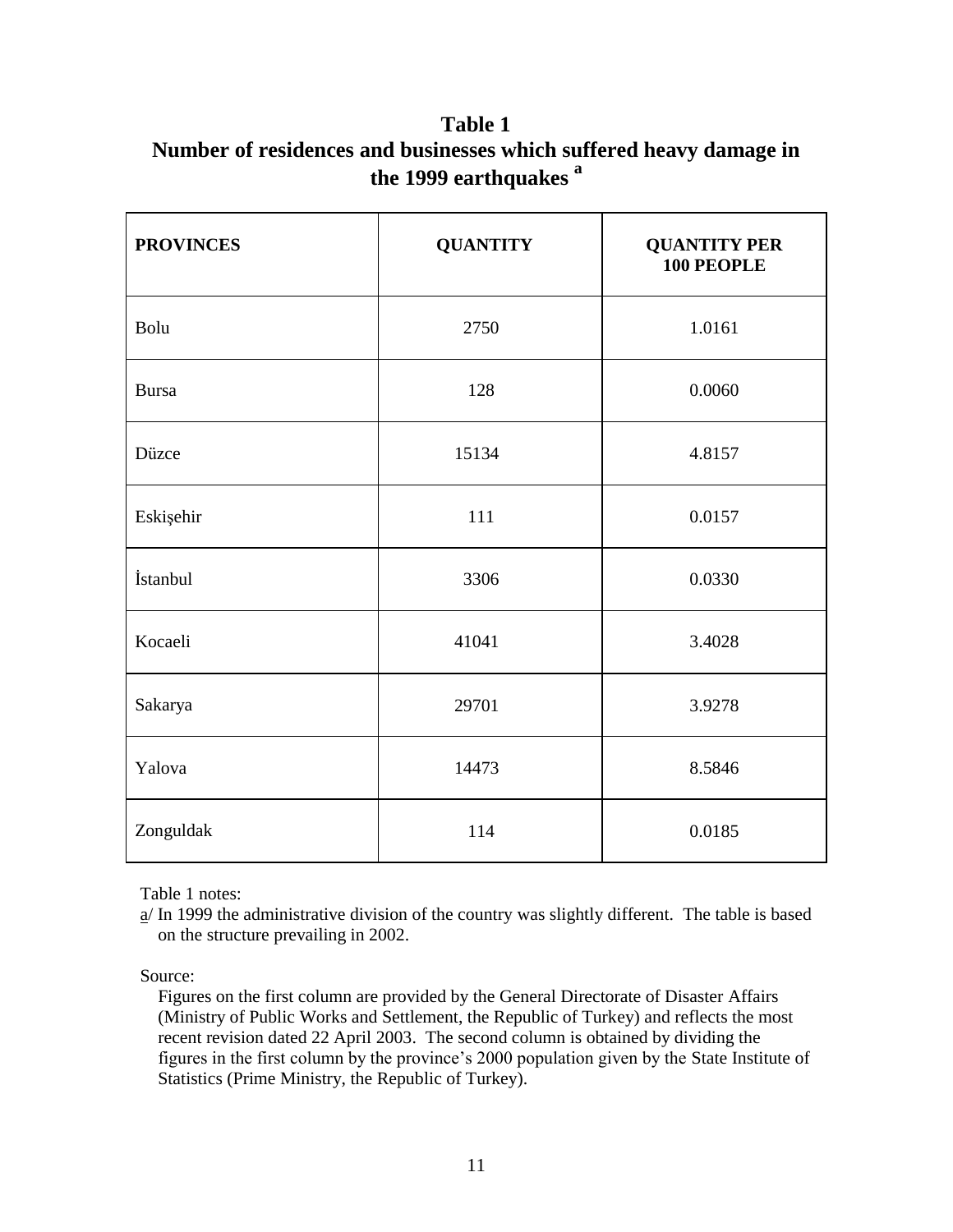| POLITICAL PARTIES <sup>a</sup>                                                   | <b>PERIODS</b>                                                                                    | <b>PRIME</b><br><b>MINISTER</b>               | <b>COALITION</b><br>GOV.                            |
|----------------------------------------------------------------------------------|---------------------------------------------------------------------------------------------------|-----------------------------------------------|-----------------------------------------------------|
| Motherland Party (ANAP)                                                          | Dec. $1983 - Nov. 1991$<br>Mar. 1996 – June 1996<br>June 1997 – Jan. 1999<br>May 1999 – Nov. 2002 | <b>YES</b><br><b>YES</b><br><b>YES</b><br>NO. | <b>NO</b><br><b>YES</b><br><b>YES</b><br><b>YES</b> |
| True Path Party (DYP)                                                            | Nov. 1991 – Mar. 1996<br>Mar. 1996 – June 1997                                                    | <b>YES</b><br>N <sub>O</sub>                  | <b>YES</b><br><b>YES</b>                            |
| Republican People's Party (CHP) /<br>b<br>Social Democratic Populist Party (SHP) | Nov. 1991 – Mar. 1996                                                                             | N <sub>O</sub>                                | <b>YES</b>                                          |
| Welfare Party (RP)                                                               | June 1996 – June 1997                                                                             | <b>YES</b>                                    | <b>YES</b>                                          |
| Democratic Left Party (DSP)                                                      | June 1997 – Jan. 1999<br>Jan. 1999 – Nov. 2002                                                    | NO.<br><b>YES</b>                             | <b>YES</b><br><b>YES</b>                            |
| <b>Nationalist Action Party (MHP)</b>                                            | May 1999 – Nov. 2002                                                                              | N <sub>O</sub>                                | <b>YES</b>                                          |

 **Table 2 Political parties ruling between 1983 and 2002**

Table 2 notes:

a/ In paranthesis are the Turkish acronyms of political parties.

b/ Between November 1991 and February 1995 the Social Democratic Populist Party (SHP) was in power. This party joined the Republican People's Party (CHP) in February 1995. The coalition government continued until March 1996 with the latter party as the official partner.

Source:

 Turkish Grand National Assembly web site: (www.tbmm.gov.tr/kutuphane/hukumetler.html).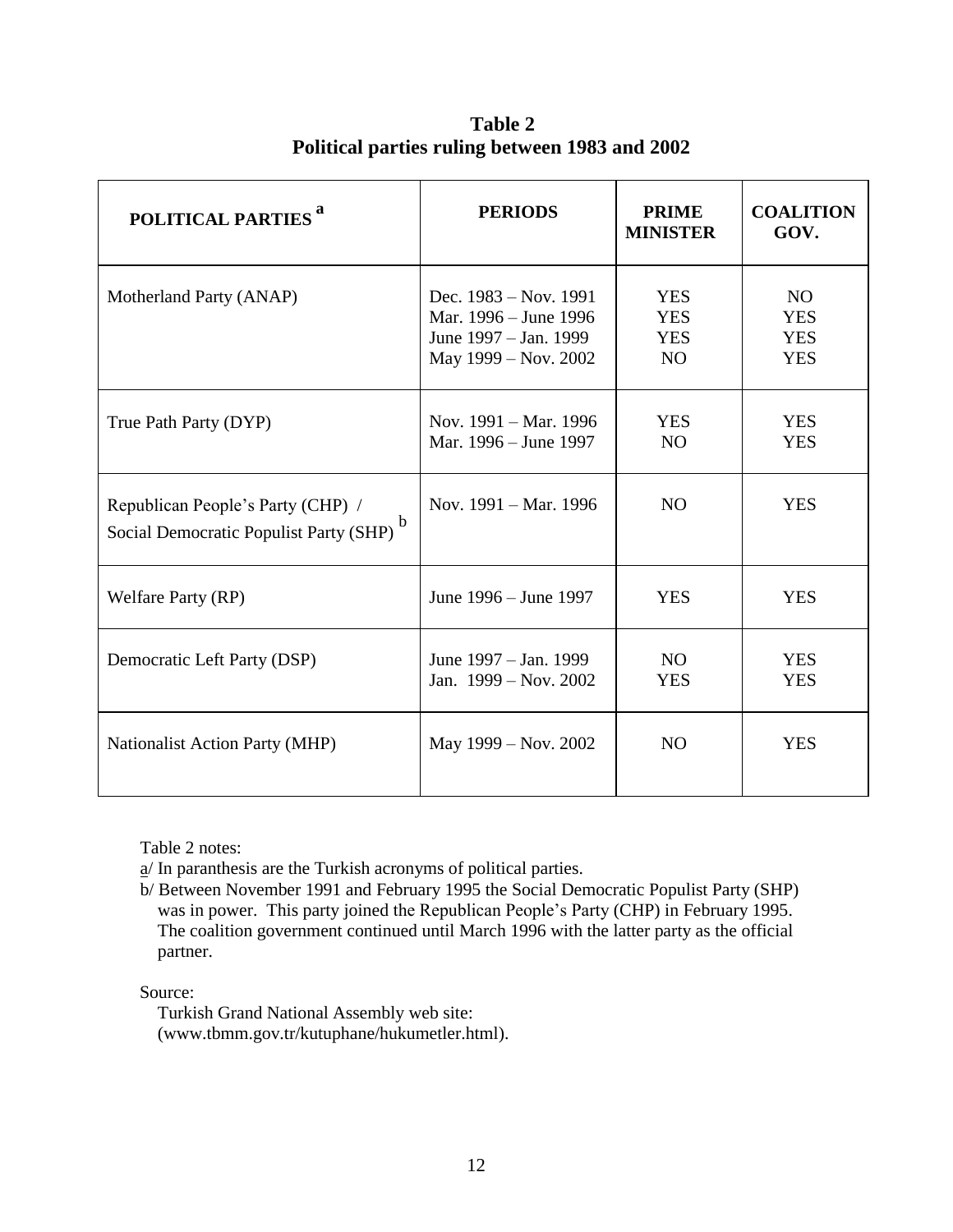# **Table 3 Party affiliations of mayors of provincial and district centers where some residences suffered heavy damage in the 1999 earthquakes <sup>a</sup>**

|                                                                                          |                       | 1989-1994           | 1994-1999             |                     |
|------------------------------------------------------------------------------------------|-----------------------|---------------------|-----------------------|---------------------|
| POLITICAL PARTIES <sup>b</sup>                                                           | Provincial<br>Centers | District<br>Centers | Provincial<br>Centers | District<br>Centers |
| Motherland Party (ANAP)                                                                  | $\overline{0}$        | 21                  | $\overline{2}$        | 41                  |
| True Path Party (DYP)                                                                    | $\overline{2}$        | 24                  | $\overline{2}$        | 18                  |
| Republican People's Party (CHP) /<br>Social Democratic Populist Party (SHP) <sup>c</sup> | $\overline{7}$        | 50                  | $\mathbf 1$           | 18                  |
| Welfare Party (RP)                                                                       | $\overline{0}$        | $\mathbf{1}$        | $\overline{4}$        | 27                  |
| Democratic Left Party (DSP)                                                              | $\overline{0}$        | $\boldsymbol{0}$    | $\boldsymbol{0}$      | $\overline{2}$      |
| Nationalist Action Party (MHP)                                                           | $\overline{0}$        | $\overline{0}$      | $\overline{0}$        | $\overline{3}$      |
| <b>TOTAL</b>                                                                             | 9                     | 96                  | 9                     | 109                 |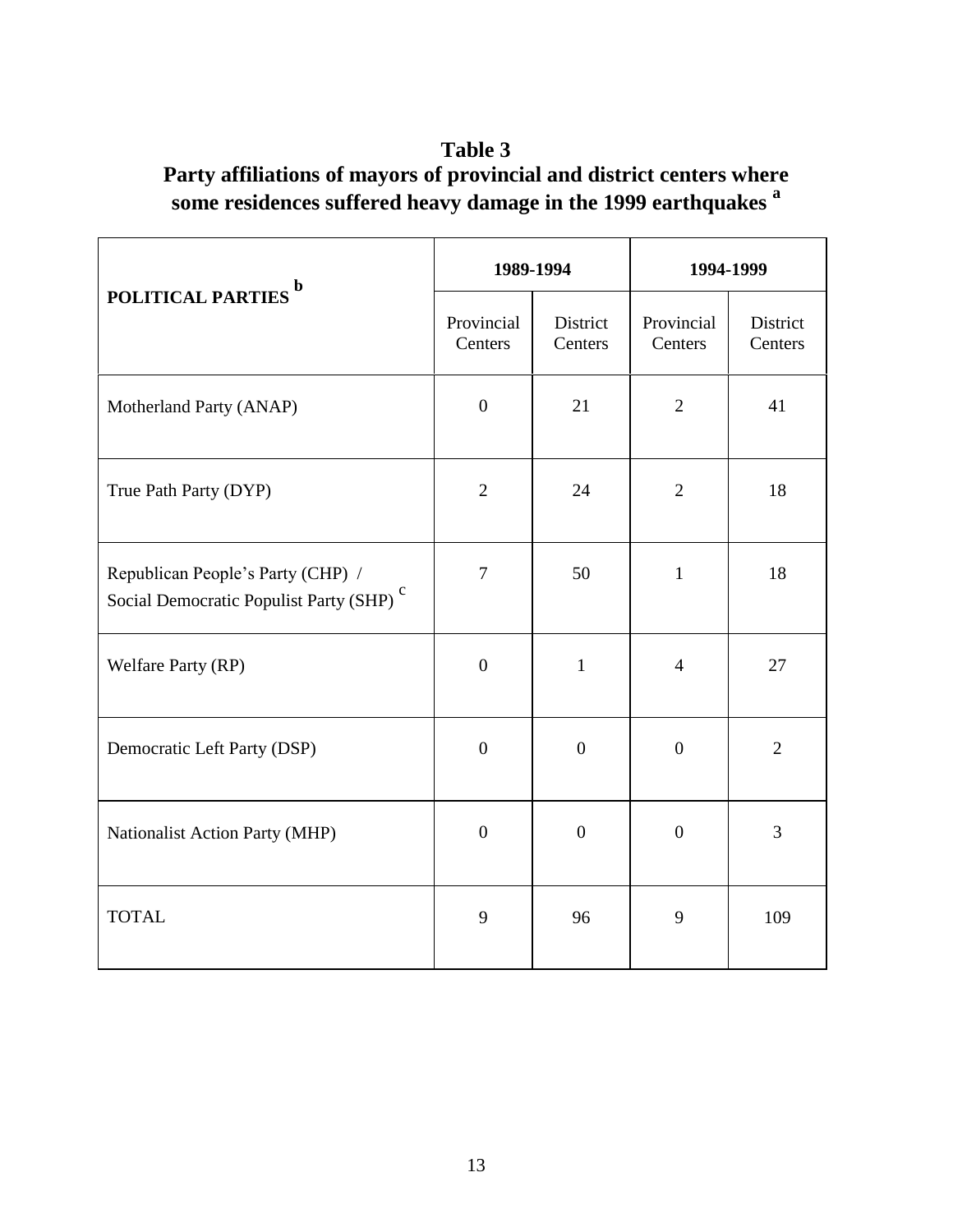Table 3 notes:

- a/ The provinces in question are the following: Bolu, Bursa, Düzce, Eskişehir, İstanbul, Kocaeli, Sakarya, Zonguldak and Yalova. Between 1989 and 2002 the administrative division of the country has changed. The table is based on the structure prevailing in 2002. Party affiliations of some mayors changed between two elections. The table reflects the distributions immediately after the elections in 1984 and 1989.
- b/ In paranthesis are the Turkish acronyms of political parties.
- $c/$  The Republican People's Party was closed between 1983 and 1993. This party and the Social Democratic Party entered the 1994 local elections seperately but merged in 1995.

Source:

 Compiled by authors, using the data provided by the State Institute of Statistics (Prime Ministry, the Republic of Turkey) on the results of the 1984 and 1989 elections, and by the General Directorate of Disaster Affairs (Ministry of Public Works and Settlement, the Republic of Turkey) on the property damage caused by the 1999 earthquakes.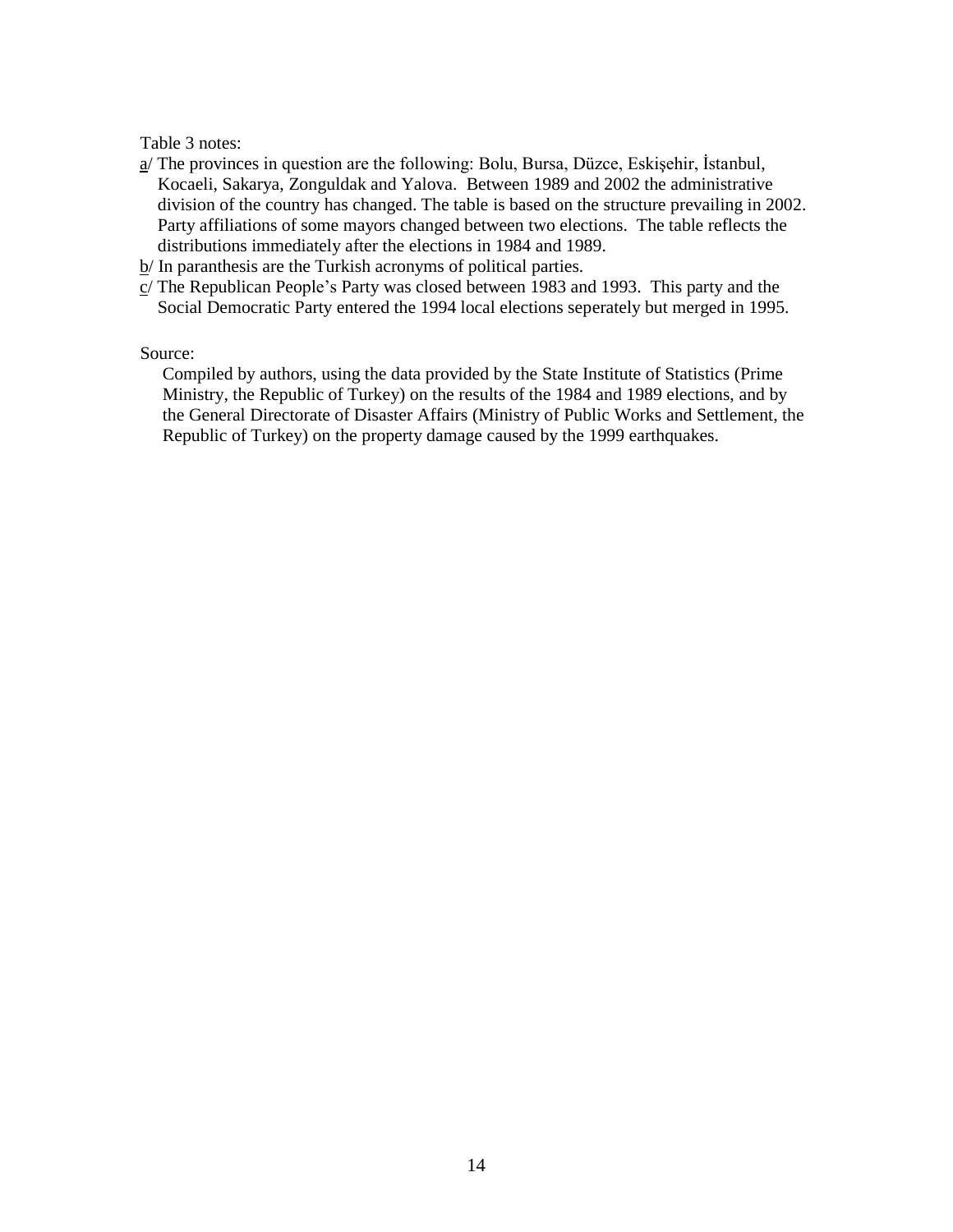# **Table 4 Party affiliations of mayors of provincial and district centers where more than 10% of residences suffered heavy damage in the 1999 earthquakes <sup>a</sup>**

|                                                                                          | 1989-1994             |                     | 1994-1999             |                     |
|------------------------------------------------------------------------------------------|-----------------------|---------------------|-----------------------|---------------------|
| POLITICAL PARTIES <sup>b</sup>                                                           | Provincial<br>Centers | District<br>Centers | Provincial<br>Centers | District<br>Centers |
| Motherland Party (ANAP)                                                                  | $\overline{0}$        | $\overline{2}$      | $\boldsymbol{0}$      | $\overline{2}$      |
| True Path Party (DYP)                                                                    | $\mathbf{1}$          | $\overline{4}$      | $\mathbf{1}$          | 3                   |
| Republican People's Party (CHP) /<br>Social Democratic Populist Party (SHP) <sup>c</sup> | $\overline{4}$        | 6                   | $\mathbf{1}$          | $\mathbf{1}$        |
| Welfare Party (RP)                                                                       | $\boldsymbol{0}$      | $\mathbf{1}$        | $\overline{3}$        | $\tau$              |
| Democratic Left Party (DSP)                                                              | $\overline{0}$        | $\boldsymbol{0}$    | $\boldsymbol{0}$      | $\boldsymbol{0}$    |
| Nationalist Action Party (MHP)                                                           | $\overline{0}$        | $\overline{0}$      | $\overline{0}$        | $\overline{0}$      |
| <b>TOTAL</b>                                                                             | 5                     | 13                  | 5                     | 13                  |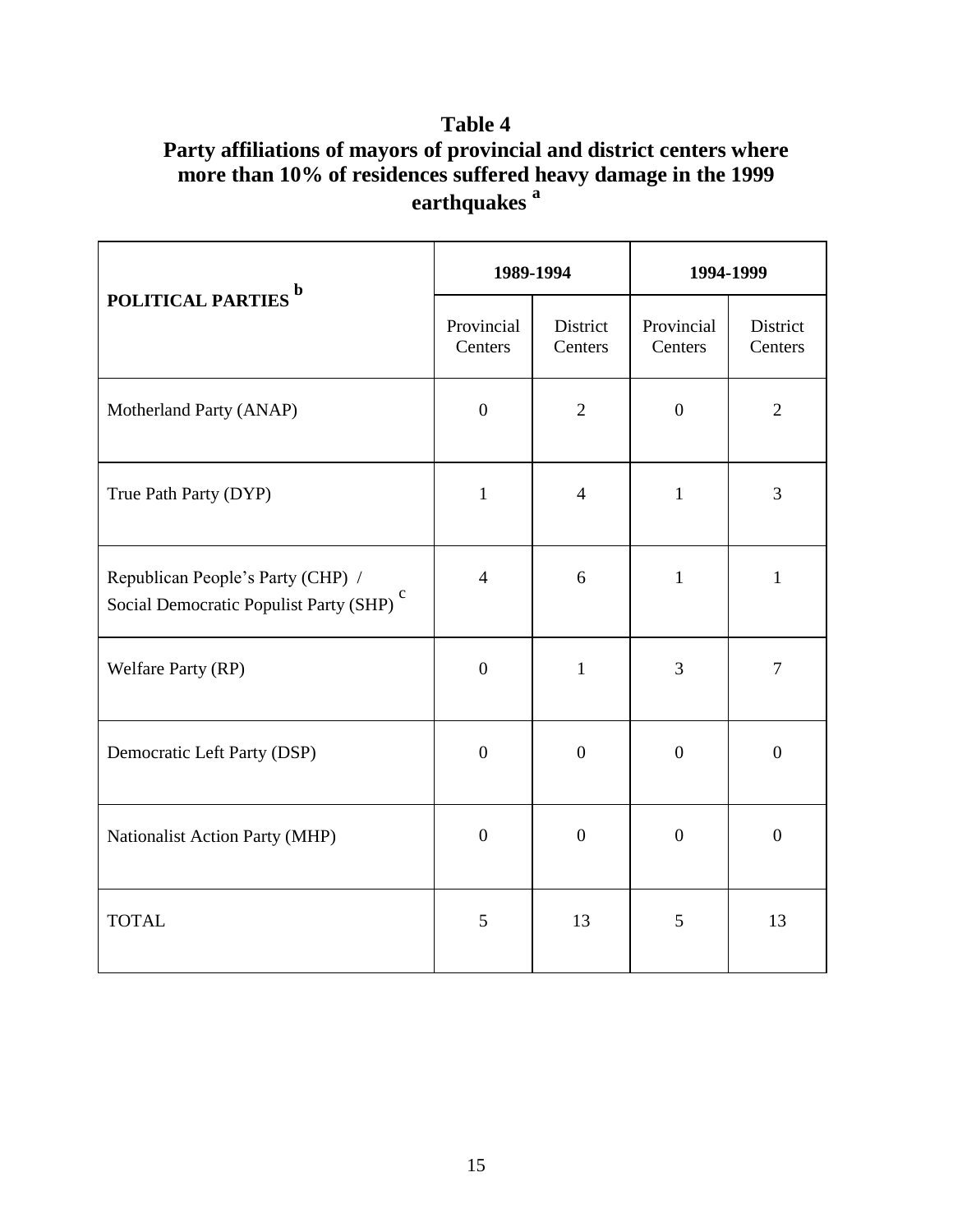### Table 4 notes:

- a/ The provinces in question are the following: Bolu, Düzce, Kocaeli, Sakarya, and Yalova. Centers with more than 10 percent heavy damage are the following: Bolu, Düzce, Gölyaka, Kaynaşlı, İzmit, Gölcük, Karamürsel, Körfez, Adapazarı, Akyazı, Yalova, Altınova, and Çiftlikköy. Between 1999 and 2002 the administrative division of the country has changed. The table is based on the structure prevailing in 2002. Party affiliations of some mayors changed between two elections. The table reflects the distributions immediately after the elections in 1984 and 1989.
- $b$ / In paranthesis are the Turkish acronyms of political parties.
- c/ The Republican People's Party was closed between 1983 and 1993. This party and the Social Democratic Party entered the 1994 local elections seperately but merged in 1995.

### Source:

 Compiled by authors, using the data provided by the State Institute of Statistics (Prime Ministry, the Republic of Turkey) on the results of the 1984 and 1989 elections, and by the General Directorate of Disaster Affairs (Ministry of Public Works and Settlement, the Republic of Turkey) on the property damage caused by the 1999 earthquakes.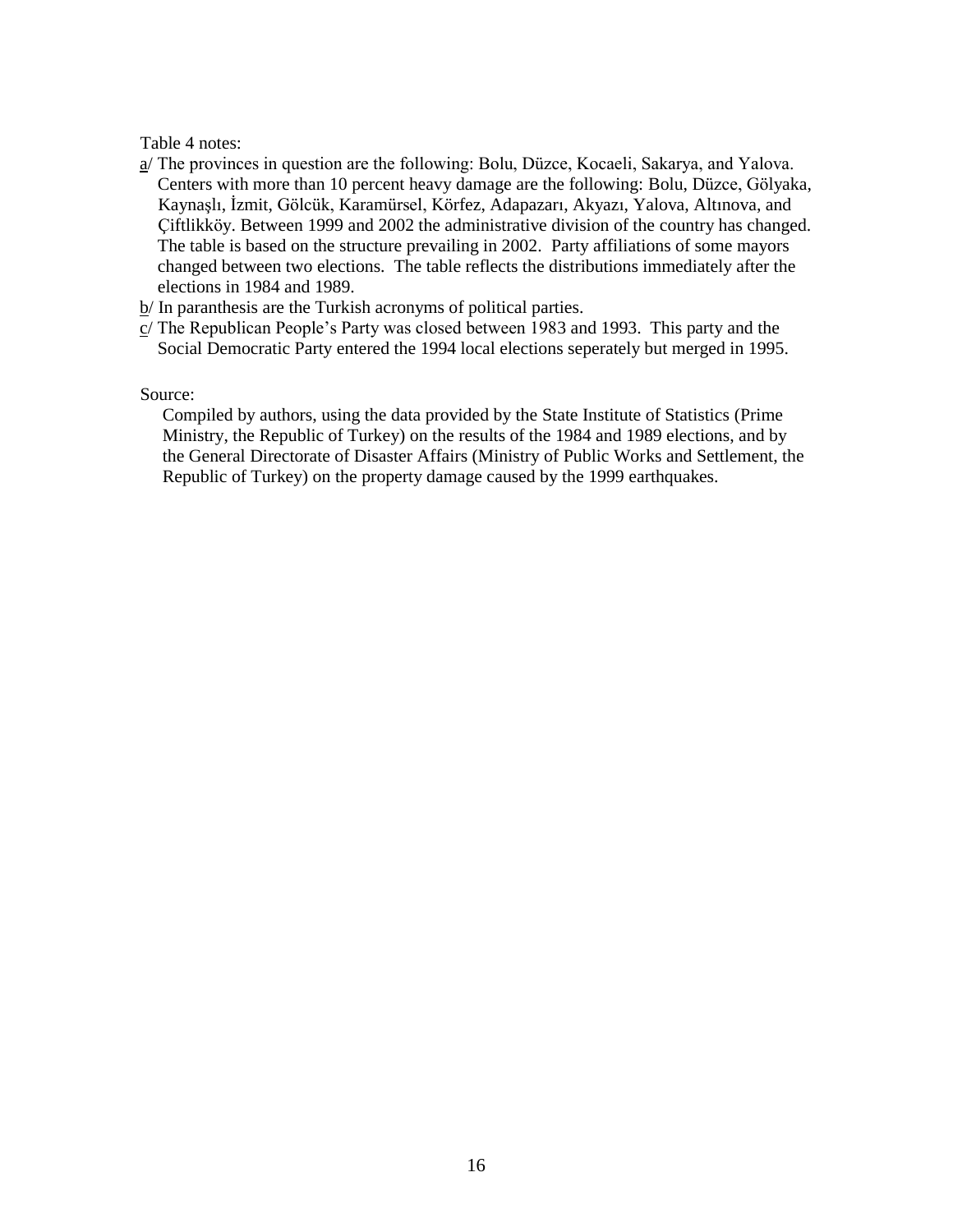| Independent     | $Eq$ uations <sup>a</sup>       |                                 |                               |                                |                                |                                |                                |
|-----------------|---------------------------------|---------------------------------|-------------------------------|--------------------------------|--------------------------------|--------------------------------|--------------------------------|
| Variables       | AKP02                           | CHP02                           | GP02                          | DSP02                          | MHP02                          | ANAP02                         | DYP02                          |
| Constant        | 11.25<br>(1.27)                 | $-13.24$ <sup>b</sup><br>(4.79) | $-0.66$<br>(0.26)             | 1.67 <sup>b</sup><br>(3.18)    | $-0.07$<br>(0.02)              | 6.81hb<br>(2.97)               | -10.44 $\degree$<br>(2.29)     |
| FP99            | 1.11 <sup>b</sup><br>(11.10)    |                                 |                               |                                |                                |                                |                                |
| CHP99           |                                 | 1.22 <sup>b</sup><br>(21.19)    |                               |                                |                                |                                |                                |
| DSP99           |                                 | 0.29 <sup>b</sup><br>(8.47)     | 0.33 <sup>b</sup><br>(11.10)  | 0.07 <sup>b</sup><br>(10.27)   |                                |                                | $0.25\,^{\rm b}$<br>(4.79)     |
| MHP99           | 0.51 <sup>b</sup><br>(5.20)     |                                 |                               |                                | 0.31 <sup>b</sup><br>(6.61)    |                                | $0.14$ <sup>c</sup><br>(2.16)  |
| ANAP99          | 0.65 <sup>b</sup><br>(3.81)     |                                 |                               |                                |                                | 0.17 <sup>b</sup><br>(3.05)    | 0.25 <sup>b</sup><br>(2.65)    |
| DYP99           | 0.47 h<br>(3.27)                |                                 |                               |                                |                                |                                | $0.76$ $^{\rm b}$<br>(9.16)    |
| $\mathbf S$     | $-4.73$ <sup>b</sup><br>(2.84)  | $3.13^{b}$<br>(4.72)            | $-0.26$<br>(0.42)             | $-0.11$<br>(0.84)              | 0.74<br>(0.88)                 | $-0.08$<br>(0.14)              | 1.24<br>(1.42)                 |
| ${\bf U}$       | 0.23 <sup>b</sup><br>(3.56)     | -0.07 $^{\rm b}$<br>(3.18)      | 0.03<br>(1.51)                | $-0.01$ <sup>b</sup><br>(2.98) | $-0.04$<br>(1.32)              | -0.08 $^{\rm b}$<br>(4.28)     | $-0.10b$<br>(2.99)             |
| W               | $-0.36$<br>(1.60)               | $0.20$ $\degree$<br>(2.13)      | $-0.02$<br>(0.19)             | -0.03 $\degree$<br>(1.74)      | 0.09<br>(0.92)                 | $0.12$ <sup>c</sup><br>(1.80)  | $-0.03$<br>(0.28)              |
| ${\bf Q}$       | 2.31 <sup>b</sup><br>(3.12)     | $-1.11$ <sup>b</sup><br>(4.13)  | 0.03<br>(0.20)                | -0.06 $\degree$<br>(1.75)      | $-1.12$ <sup>b</sup><br>(3.29) | $-0.26$<br>(1.72)              | $-0.62$ <sup>b</sup><br>(2.39) |
| <b>BAYBURT</b>  | $-33.46b$<br>(8.05)             |                                 |                               |                                |                                | $-6.25$ <sup>b</sup><br>(3.79) |                                |
| <b>KILIS</b>    | $-11.59b$<br>(2.81)             | $-4.18$ <sup>c</sup><br>(2.13)  | $-5.49b$<br>(3.20)            | $-1.03$ <sup>b</sup><br>(2.65) |                                |                                |                                |
| <b>MALATYA</b>  | 5.88<br>(1.45)                  |                                 |                               |                                |                                |                                | $6.68$ $^{\rm b}$<br>(2.54)    |
| <b>OSMANIYE</b> | $-11.99b$<br>(3.03)             |                                 |                               |                                | 13.57 <sup>b</sup><br>(5.71)   |                                |                                |
| <b>RIZE</b>     | $-14.23$ <sup>c</sup><br>(2.16) |                                 |                               |                                |                                | 17.26 <sup>b</sup><br>(7.32)   | $-3.88$<br>(1.00)              |
| SAKARYA         | $-13.60$ <sup>b</sup><br>(3.01) |                                 | 18.46 <sup>b</sup><br>(11.23) |                                |                                |                                | $-3.82$<br>(1.49)              |
| <b>BARTIN</b>   | 4.25<br>(0.83)                  | $-3.66$ $\degree$<br>(1.79)     | $-5.16b$<br>(2.94)            | 2.60 <sup>b</sup><br>(6.67)    | 7.17 <sup>b</sup><br>(2.70)    |                                | $-5.45$<br>(2.02)              |
| YALOVA          | $-19.08b$<br>(2.73)             | 8.76 <sup>b</sup><br>(3.04)     |                               |                                | 17.68 <sup>b</sup><br>(4.84)   |                                |                                |

# **Table 5 Regressions estimated**